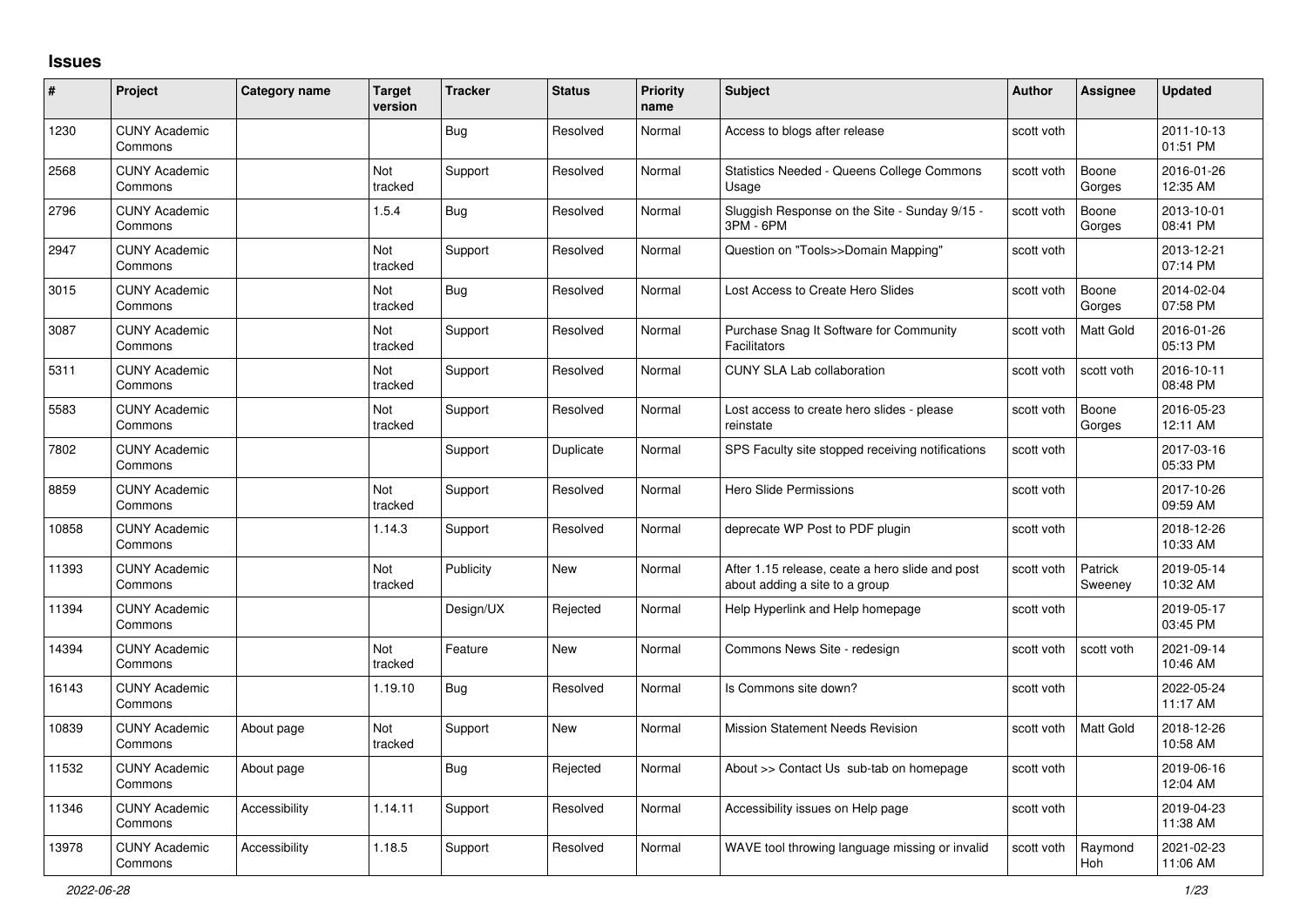| #     | Project                         | Category name             | Target<br>version | <b>Tracker</b> | <b>Status</b> | <b>Priority</b><br>name | <b>Subject</b>                                                                       | <b>Author</b> | <b>Assignee</b>   | <b>Updated</b>         |
|-------|---------------------------------|---------------------------|-------------------|----------------|---------------|-------------------------|--------------------------------------------------------------------------------------|---------------|-------------------|------------------------|
| 9538  | <b>CUNY Academic</b><br>Commons | Analytics                 | Not<br>tracked    | Support        | Resolved      | Normal                  | collecting Google Analytics for mapped Domains                                       | scott voth    | Boone<br>Gorges   | 2018-04-27<br>09:23 AM |
| 9750  | <b>CUNY Academic</b><br>Commons | Analytics                 | Not<br>tracked    | Support        | Resolved      | Normal                  | MESTC - arabstages.org - google analytics have<br>stopped working after last release | scott voth    | scott voth        | 2018-05-11<br>09:34 AM |
| 13502 | <b>CUNY Academic</b><br>Commons | Analytics                 | 1.17.7            | Support        | Resolved      | Normal                  | <b>Google Analytics Questions</b>                                                    | scott voth    | Boone<br>Gorges   | 2020-11-10<br>10:31 AM |
| 13511 | <b>CUNY Academic</b><br>Commons | Analytics                 | 1.17.7            | Support        | Resolved      | Normal                  | Google Analytics 4 tagging                                                           | scott voth    | Boone<br>Gorges   | 2020-11-10<br>10:31 AM |
| 3502  | <b>CUNY Academic</b><br>Commons | <b>Blogs (BuddyPress)</b> | 1.6.17            | <b>Bug</b>     | Resolved      | High                    | "Create a Site" button not working on Blog Page                                      | scott voth    | Boone<br>Gorges   | 2014-09-30<br>02:17 PM |
| 16170 | <b>CUNY Academic</b><br>Commons | Blogs (BuddyPress)        | 2.0.1             | <b>Bug</b>     | Resolved      | Normal                  | duplication of campus                                                                | scott voth    | Boone<br>Gorges   | 2022-06-14<br>11:35 AM |
| 403   | <b>CUNY Academic</b><br>Commons | BuddyPress (misc)         | Future<br>release | Feature        | Duplicate     | Normal                  | Personalization of the Profile Page                                                  | scott voth    | Boone<br>Gorges   | 2010-11-22<br>11:32 AM |
| 515   | <b>CUNY Academic</b><br>Commons | BuddyPress (misc)         | 1.2               | Feature        | Rejected      | Normal                  | TOC, Tags and a Tag Cloud for new BP "wiki-like"<br>plugin                           | scott voth    | Boone<br>Gorges   | 2011-02-11<br>05:47 PM |
| 516   | <b>CUNY Academic</b><br>Commons | BuddyPress (misc)         | 1.2               | Feature        | Rejected      | Low                     | Embedding video on new BP "wiki-like" plugin                                         | scott voth    | Boone<br>Gorges   | 2011-02-11<br>05:48 PM |
| 517   | <b>CUNY Academic</b><br>Commons | BuddyPress (misc)         | 1.3               | Feature        | Resolved      | Normal                  | Image handling for new BP "wiki-like" plugin                                         | scott voth    | Boone<br>Gorges   | 2011-06-20<br>11:33 AM |
| 518   | <b>CUNY Academic</b><br>Commons | BuddyPress (misc)         | 1.2               | Feature        | Resolved      | Normal                  | Search box for new BP "wiki-like" plugin                                             | scott voth    | Boone<br>Gorges   | 2011-02-23<br>08:41 AM |
| 528   | <b>CUNY Academic</b><br>Commons | BuddyPress (misc)         | 1.2               | Bug            | Resolved      | Low                     | Delete pages using new BP "wiki" plugin?                                             | scott voth    | Boone<br>Gorges   | 2011-03-25<br>11:13 AM |
| 529   | <b>CUNY Academic</b><br>Commons | BuddyPress (misc)         | 1.2               | Feature        | Rejected      | Normal                  | Paste Plain Text icon not working in BP "wiki"<br>plugin                             | scott voth    | Boone<br>Gorges   | 2011-02-18<br>01:25 PM |
| 530   | <b>CUNY Academic</b><br>Commons | BuddyPress (misc)         | 1.3               | Feature        | Rejected      | Normal                  | Automatically generated Page urls for new BP wiki<br>plugin                          | scott voth    | Boone<br>Gorges   | 2011-02-11<br>05:50 PM |
| 689   | <b>CUNY Academic</b><br>Commons | BuddyPress (misc)         | $1.3$             | Bug            | Resolved      | Normal                  | BP-specific custom post types should not be<br>visible to non-admins on Dashboard    | scott voth    | Boone<br>Gorges   | 2011-05-17<br>11:13 AM |
| 754   | <b>CUNY Academic</b><br>Commons | BuddyPress (misc)         | $1.3$             | <b>Bug</b>     | Resolved      | Normal                  | LaTex parsing on email notifications                                                 | scott voth    | Boone<br>Gorges   | 2011-09-14<br>01:28 AM |
| 1208  | <b>CUNY Academic</b><br>Commons | BuddyPress (misc)         | Not<br>tracked    | Feature        | Rejected      | Normal                  | Investigate Mobile Inheritance from BuddyPress<br>Default Theme                      | scott voth    | scott voth        | 2016-01-26<br>10:57 AM |
| 1257  | <b>CUNY Academic</b><br>Commons | BuddyPress (misc)         | 1.4               | <b>Bug</b>     | Resolved      | Low                     | Next Page Navigation missing at bottom of page<br>when looking at Group Members      | scott voth    | Dominic<br>Giglio | 2012-03-12<br>02:55 PM |
| 1316  | CUNY Academic<br>Commons        | BuddyPress (misc)         | 1.2.5             | <b>Bug</b>     | Resolved      | Normal                  | Buddy Press Docs - comments going to email, but<br>not to the Doc                    | scott voth    | Boone<br>Gorges   | 2011-11-04<br>12:53 PM |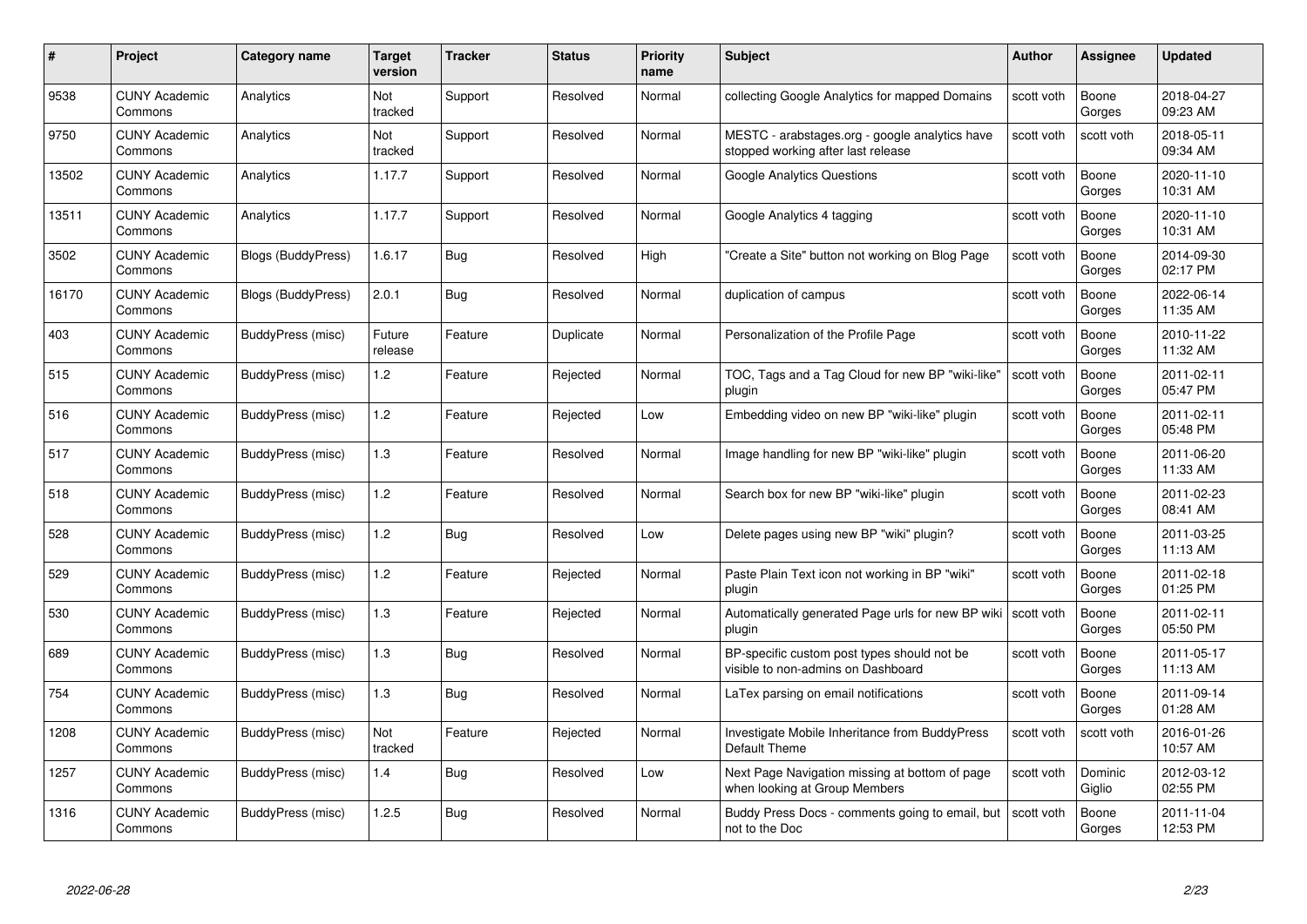| #     | Project                         | <b>Category name</b>   | <b>Target</b><br>version | <b>Tracker</b> | <b>Status</b> | <b>Priority</b><br>name | <b>Subject</b>                                                                         | <b>Author</b> | <b>Assignee</b> | <b>Updated</b>         |
|-------|---------------------------------|------------------------|--------------------------|----------------|---------------|-------------------------|----------------------------------------------------------------------------------------|---------------|-----------------|------------------------|
| 1343  | <b>CUNY Academic</b><br>Commons | BuddyPress (misc)      |                          | Bug            | Rejected      | Normal                  | Display issue on Front Page - Hero slide<br>description overlaying the top left corner | scott voth    |                 | 2011-12-08<br>07:06 PM |
| 1461  | <b>CUNY Academic</b><br>Commons | BuddyPress (misc)      | 1.3.1                    | Bug            | Resolved      | Normal                  | Strange Behaviour in the Activity Stream                                               | scott voth    | Boone<br>Gorges | 2011-12-19<br>08:33 AM |
| 1486  | <b>CUNY Academic</b><br>Commons | BuddyPress (misc)      | Not<br>tracked           | <b>Bug</b>     | Resolved      | Normal                  | Blog Tag in Group                                                                      | scott voth    | Boone<br>Gorges | 2011-12-21<br>07:45 AM |
| 1625  | <b>CUNY Academic</b><br>Commons | BuddyPress (misc)      | 1.10                     | Feature        | Resolved      | Normal                  | Modify Default Avatar and Assignment Process                                           | scott voth    | Boone<br>Gorges | 2016-02-19<br>12:09 AM |
| 1745  | <b>CUNY Academic</b><br>Commons | BuddyPress (misc)      | Not<br>tracked           | <b>Bug</b>     | Resolved      | Normal                  | Dashboard Access to Create Hero Slides                                                 | scott voth    | Boone<br>Gorges | 2012-03-19<br>04:14 PM |
| 2779  | <b>CUNY Academic</b><br>Commons | BuddyPress (misc)      | 1.5.3                    | Bug            | Resolved      | Normal                  | Firefox Issue on Portfolio page when scrolling<br>down                                 | scott voth    | Boone<br>Gorges | 2013-09-19<br>01:52 PM |
| 2849  | <b>CUNY Academic</b><br>Commons | BuddyPress (misc)      | 1.6                      | Design/UX      | Duplicate     | Low                     | User Experience - Changing Avatar                                                      | scott voth    | Boone<br>Gorges | 2014-03-27<br>03:08 PM |
| 519   | <b>CUNY Academic</b><br>Commons | <b>BuddyPress Docs</b> | Future<br>release        | Feature        | Assigned      | Low                     | TOC for individual docs - for new BP "wiki-like"<br>plugin                             | scott voth    | Boone<br>Gorges | 2015-11-09<br>05:54 PM |
| 10225 | <b>CUNY Academic</b><br>Commons | <b>BuddyPress Docs</b> | 1.13.8                   | Bug            | Resolved      | Normal                  | BuddyPress doc disappeared after being created<br>by Maura Smale                       | scott voth    | Boone<br>Gorges | 2018-08-27<br>09:00 AM |
| 13021 | <b>CUNY Academic</b><br>Commons | <b>BuddyPress Docs</b> |                          | Support        | Resolved      | Normal                  | new group library question                                                             | scott voth    | Boone<br>Gorges | 2020-07-07<br>02:55 PM |
| 13035 | CUNY Academic<br>Commons        | <b>BuddyPress Docs</b> | 1.17.0                   | Support        | Rejected      | Normal                  | Commons 1.17 and BP Docs - TinyMCE options<br>and layout                               | scott voth    | Boone<br>Gorges | 2020-07-14<br>02:21 PM |
| 14994 | <b>CUNY Academic</b><br>Commons | cdev.gc.cuny.edu       | Not<br>tracked           | Support        | In Progress   | Normal                  | Clear Cache on CDEV                                                                    | scott voth    | Raymond<br>Hoh  | 2021-12-07<br>03:51 PM |
| 4580  | <b>CUNY Academic</b><br>Commons | Commons In A Box       | Not<br>tracked           | Support        | Resolved      | Normal                  | Unable to register account on CBOX Demo Site                                           | scott voth    | Boone<br>Gorges | 2015-09-10<br>02:37 PM |
| 7892  | <b>CUNY Academic</b><br>Commons | Commons In A Box       |                          | <b>Bug</b>     | Rejected      | Normal                  | CBOX - Group widget filter links overlap widget<br>title                               | scott voth    | Boone<br>Gorges | 2017-04-04<br>10:16 AM |
| 9745  | <b>CUNY Academic</b><br>Commons | Commons In A Box       | Not<br>tracked           | Support        | Resolved      | Normal                  | Commons in a Box - Query monitor                                                       | scott voth    |                 | 2018-05-09<br>01:24 PM |
| 15507 | <b>CUNY Academic</b><br>Commons | Commons In A Box       | Not<br>tracked           | Support        | Resolved      | Normal                  | <b>CBOX</b>                                                                            | scott voth    | Raymond<br>Hoh  | 2022-03-02<br>02:02 PM |
| 13865 | <b>CUNY Academic</b><br>Commons | <b>Commons Profile</b> | 1.18.4                   | <b>Bug</b>     | Resolved      | Normal                  | 'Digital Research Tools' profile nav item is cut off                                   | scott voth    | Boone<br>Gorges | 2021-02-09<br>11:05 AM |
| 14733 | <b>CUNY Academic</b><br>Commons | <b>Commons Profile</b> |                          | Support        | Duplicate     | Normal                  | Academic Interests UI                                                                  | scott voth    | Boone<br>Gorges | 2021-09-15<br>10:52 PM |
| 15152 | CUNY Academic<br>Commons        | <b>Commons Profile</b> | 1.19.1                   | Bug            | Resolved      | Normal                  | padding missing on Commons Profile                                                     | scott voth    | Boone<br>Gorges | 2022-01-11<br>04:41 PM |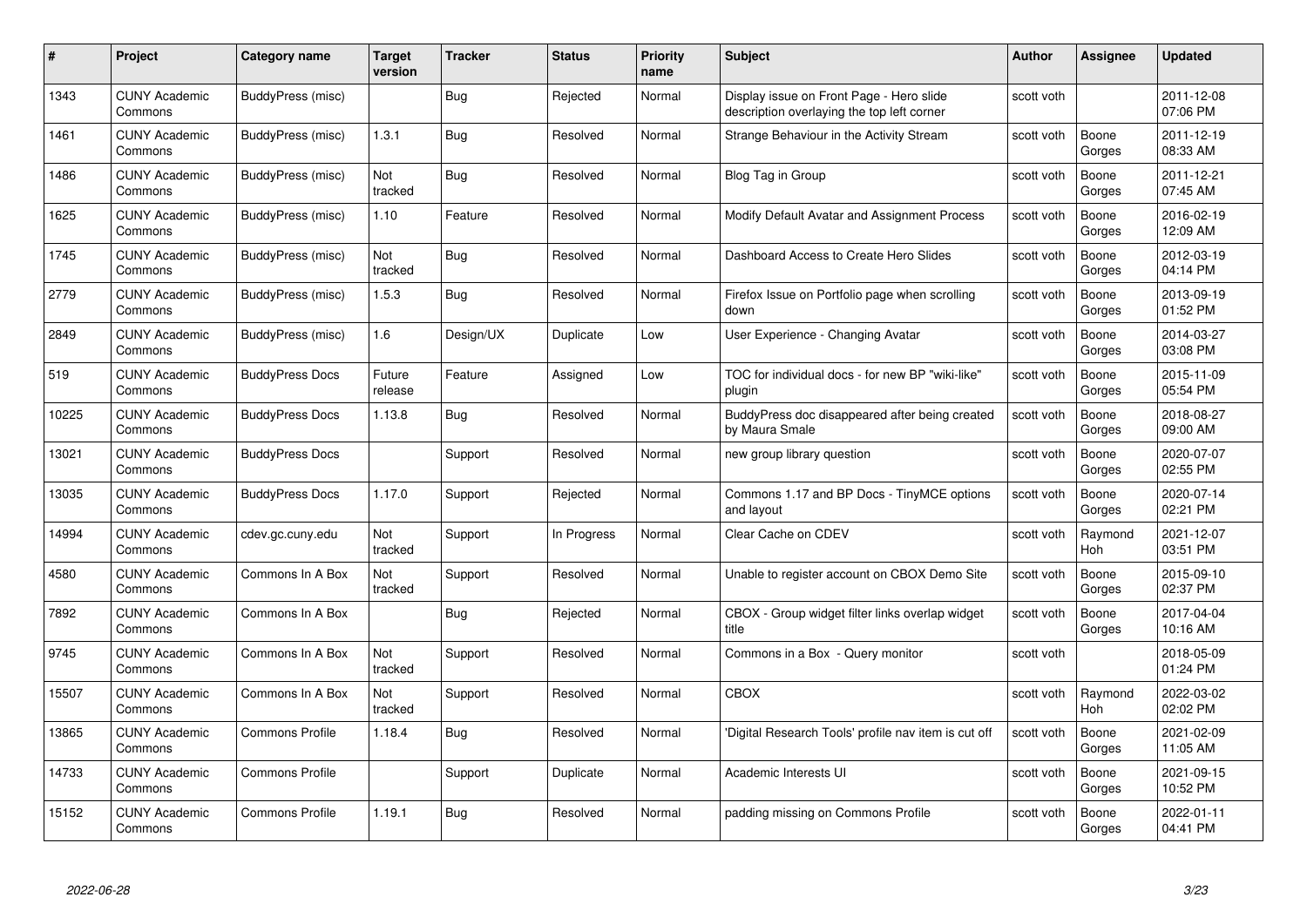| #     | Project                         | Category name          | Target<br>version | <b>Tracker</b> | <b>Status</b> | <b>Priority</b><br>name | <b>Subject</b>                                                                  | Author     | <b>Assignee</b>       | <b>Updated</b>         |
|-------|---------------------------------|------------------------|-------------------|----------------|---------------|-------------------------|---------------------------------------------------------------------------------|------------|-----------------------|------------------------|
| 15185 | <b>CUNY Academic</b><br>Commons | <b>Commons Profile</b> | 1.19.2            | Support        | Resolved      | Normal                  | Change "Edit Profile" button to "Edit Public Profile"                           | scott voth | Boone<br>Gorges       | 2022-01-25<br>11:33 AM |
| 2287  | <b>CUNY Academic</b><br>Commons | commonsinabox.org      | Not<br>tracked    | <b>Bug</b>     | Resolved      | Normal                  | User reports he added an entry to the Help &<br>Support Forum - but it was lost | scott voth | Boone<br>Gorges       | 2012-11-21<br>11:27 PM |
| 2316  | <b>CUNY Academic</b><br>Commons | commonsinabox.org      | Not<br>tracked    | <b>Bug</b>     | Resolved      | Normal                  | Commonsinabox.org - group forum - can't access<br>second page of forum posts    | scott voth | Boone<br>Gorges       | 2012-12-03<br>11:57 AM |
| 2337  | <b>CUNY Academic</b><br>Commons | commonsinabox.org      | Not<br>tracked    | <b>Bug</b>     | Rejected      | High                    | commonsinabox.org - notifications                                               | scott voth | Boone<br>Gorges       | 2012-12-12<br>01:43 PM |
| 2435  | <b>CUNY Academic</b><br>Commons | commonsinabox.org      |                   | <b>Bug</b>     | Resolved      | Normal                  | commonsinabox.org - media upload file types                                     | scott voth | Boone<br>Gorges       | 2013-02-13<br>09:58 PM |
| 2484  | <b>CUNY Academic</b><br>Commons | commonsinabox.org      |                   | <b>Bug</b>     | Resolved      | Normal                  | Forum posts are vanishing - can only view last few<br>on Help & Support         | scott voth | Boone<br>Gorges       | 2013-03-01<br>11:19 AM |
| 2490  | <b>CUNY Academic</b><br>Commons | commonsinabox.org      |                   | Feature        | Duplicate     | Normal                  | Search Functionality on CommonsinaBox.org                                       | scott voth |                       | 2013-02-27<br>09:37 PM |
| 2518  | <b>CUNY Academic</b><br>Commons | commonsinabox.org      | Not<br>tracked    | <b>Bug</b>     | Resolved      | Normal                  | Lost Access to Upload image files on<br>CommonsinaBox.org                       | scott voth | Boone<br>Gorges       | 2013-03-20<br>01:57 PM |
| 2561  | <b>CUNY Academic</b><br>Commons | commonsinabox.org      | Not<br>tracked    | Bug            | Resolved      | Normal                  | CSS Issues on Commonsinabox.org                                                 | scott voth | Boone<br>Gorges       | 2013-05-16<br>03:31 PM |
| 2585  | <b>CUNY Academic</b><br>Commons | commonsinabox.org      | Not<br>tracked    | <b>Bug</b>     | Resolved      | Normal                  | commonsinbox.org - no "site features" option                                    | scott voth | Boone<br>Gorges       | 2013-05-21<br>09:15 PM |
| 2631  | <b>CUNY Academic</b><br>Commons | commonsinabox.org      | Not<br>tracked    | Bug            | Resolved      | Normal                  | Bullet Points don't display in Forum posts on<br>CBOX.org                       | scott voth | Boone<br>Gorges       | 2014-05-01<br>08:11 PM |
| 2633  | <b>CUNY Academic</b><br>Commons | commonsinabox.org      | Not<br>tracked    | <b>Bug</b>     | Resolved      | Normal                  | Mentions in CBOX.org                                                            | scott voth | Boone<br>Gorges       | 2014-05-01<br>08:12 PM |
| 2965  | <b>CUNY Academic</b><br>Commons | commonsinabox.org      |                   | Support        | Resolved      | High                    | Spammers on commonsinabox.org                                                   | scott voth | Boone<br>Gorges       | 2014-01-19<br>02:56 PM |
| 3549  | <b>CUNY Academic</b><br>Commons | commonsinabox.org      | Not<br>tracked    | Support        | Rejected      | Normal                  | Spam on CBOX.org                                                                | scott voth |                       | 2014-10-15<br>12:10 AM |
| 3841  | <b>CUNY Academic</b><br>Commons | commonsinabox.org      | Not<br>tracked    | Bug            | Resolved      | Normal                  | CBOX.org Registration Plugin Not Working                                        | scott voth | Boone<br>Gorges       | 2016-01-26<br>03:27 PM |
| 6184  | <b>CUNY Academic</b><br>Commons | commonsinabox.org      | Not<br>tracked    | <b>Bug</b>     | Resolved      | Normal                  | <b>CBOX Confirm User Registration plugin</b>                                    | scott voth | Raymond<br><b>Hoh</b> | 2018-09-12<br>01:50 PM |
| 7295  | <b>CUNY Academic</b><br>Commons | commonsinabox.org      | Not<br>tracked    | Support        | Resolved      | High                    | commonsinabox.org performance issues                                            | scott voth |                       | 2017-01-03<br>10:52 AM |
| 7343  | <b>CUNY Academic</b><br>Commons | commonsinabox.org      | Not<br>tracked    | <b>Bug</b>     | Resolved      | Normal                  | commonsinabox.org - unable to access backend                                    | scott voth |                       | 2017-01-06<br>11:58 AM |
| 9707  | CUNY Academic<br>Commons        | commonsinabox.org      |                   | Support        | Resolved      | Normal                  | CommonsinaBox.org DEV admin not responding                                      | scott voth |                       | 2018-05-07<br>10:38 AM |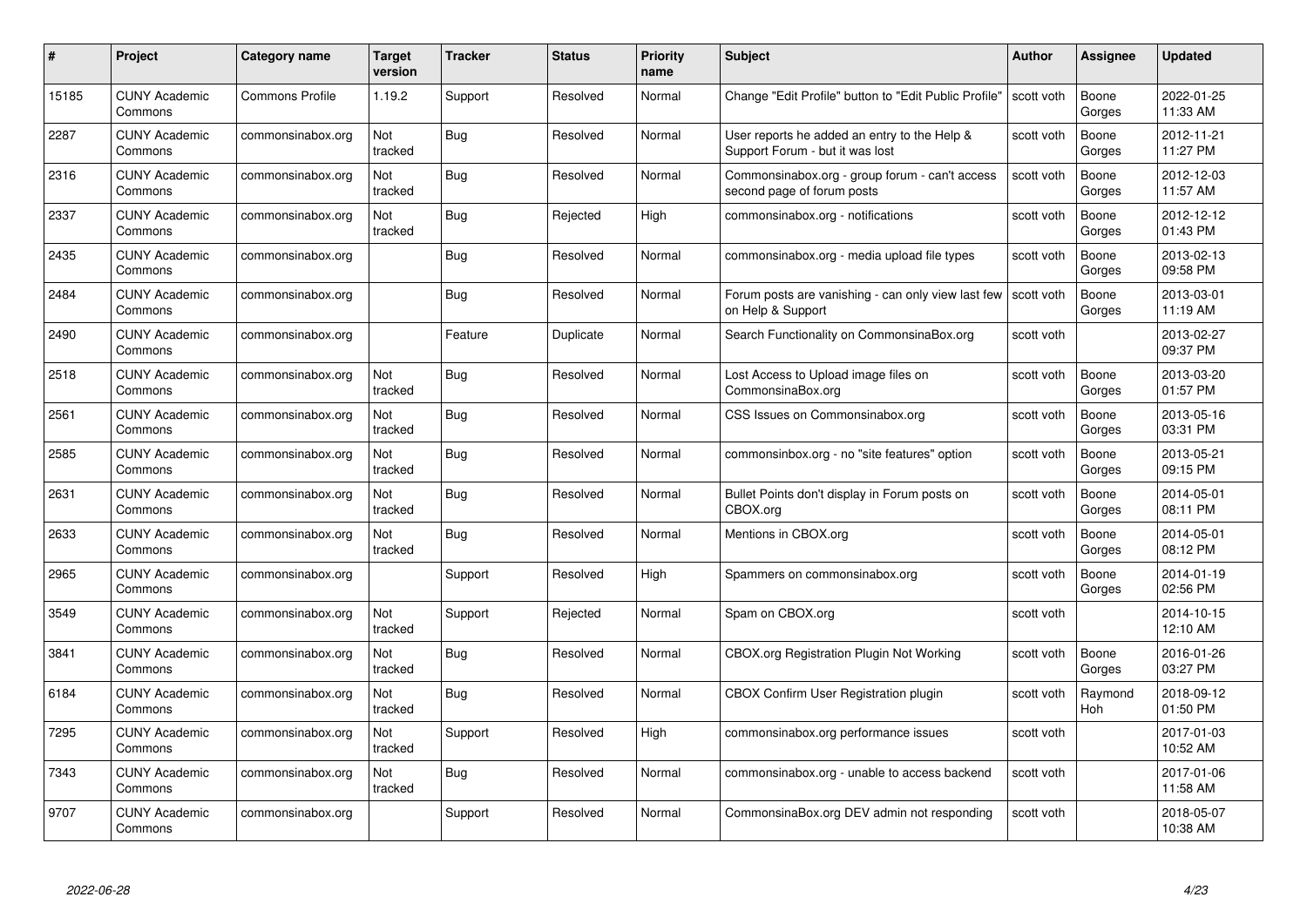| #     | Project                         | Category name      | <b>Target</b><br>version | <b>Tracker</b> | <b>Status</b> | <b>Priority</b><br>name | <b>Subject</b>                                                            | <b>Author</b> | Assignee         | <b>Updated</b>         |
|-------|---------------------------------|--------------------|--------------------------|----------------|---------------|-------------------------|---------------------------------------------------------------------------|---------------|------------------|------------------------|
| 10226 | <b>CUNY Academic</b><br>Commons | Courses            | Future<br>release        | Feature        | <b>New</b>    | Normal                  | Add "My Courses" to drop down list                                        | scott voth    | Boone<br>Gorges  | 2021-11-19<br>12:42 PM |
| 11298 | <b>CUNY Academic</b><br>Commons | Courses            | 1.16                     | Feature        | Resolved      | Normal                  | Explore Ways to Make the "Courses" tab More<br>Interesting                | scott voth    | Boone<br>Gorges  | 2019-12-04<br>10:51 AM |
| 14437 | <b>CUNY Academic</b><br>Commons | Courses            | 1.19.0                   | <b>Bug</b>     | Resolved      | Normal                  | Deleted Sites Show Up On Courses Tab                                      | scott voth    | Boone<br>Gorges  | 2022-01-04<br>12:04 PM |
| 3604  | <b>CUNY Academic</b><br>Commons | cuny.is            |                          | Support        | Resolved      | Normal                  | LLJournal CUNY.IS request                                                 | scott voth    | Sarah<br>Morgano | 2014-10-26<br>05:47 PM |
| 6110  | <b>CUNY Academic</b><br>Commons | cuny.is            |                          | Support        | Resolved      | Normal                  | cuny.is Request                                                           | scott voth    | Sarah<br>Morgano | 2016-10-03<br>03:03 AM |
| 8876  | <b>CUNY Academic</b><br>Commons | cuny.is            | 1.12.1                   | Bug            | Resolved      | Normal                  | Groups cannot select cuny is URL that matches<br>their group slug exactly | scott voth    | Boone<br>Gorges  | 2017-11-01<br>03:06 PM |
| 4841  | <b>CUNY Academic</b><br>Commons | Design             | Future<br>release        | Bug            | Rejected      | Normal                  | Font style on "Friends" Page seems different                              | scott voth    | Boone<br>Gorges  | 2015-11-03<br>07:40 AM |
| 15151 | <b>CUNY Academic</b><br>Commons | Design             | 1.19.7                   | Support        | Resolved      | Normal                  | Commons Main Navigation does not show which<br>tab you are on             | scott voth    | Sara<br>Cannon   | 2022-04-12<br>11:31 AM |
| 4978  | <b>CUNY Academic</b><br>Commons | <b>Directories</b> | 1.9.4                    | Feature        | Resolved      | High                    | On Profile Provide a Way to Enter or Change<br><b>Campus Affiliation</b>  | scott voth    | Boone<br>Gorges  | 2016-01-11<br>10:41 PM |
| 11173 | <b>CUNY Academic</b><br>Commons | Documentation      |                          | Support        | Resolved      | Normal                  | <b>Accessibility Checker</b>                                              | scott voth    | Boone<br>Gorges  | 2019-02-26<br>11:00 PM |
| 11495 | <b>CUNY Academic</b><br>Commons | Documentation      | Not<br>tracked           | Documentation  | Resolved      | Normal                  | New Member Intro Page                                                     | scott voth    | scott voth       | 2020-05-14<br>01:12 PM |
| 11974 | <b>CUNY Academic</b><br>Commons | Documentation      |                          | Feature        | Resolved      | Normal                  | Help tracking down documentation on JetPack                               | scott voth    | scott voth       | 2019-10-12<br>01:08 PM |
| 3082  | <b>CUNY Academic</b><br>Commons | Domain Mapping     | Not<br>tracked           | Support        | Resolved      | Normal                  | Domain Mapping Request - Ruth O'Brien                                     | scott voth    | Boone<br>Gorges  | 2014-03-05<br>07:16 PM |
| 3120  | <b>CUNY Academic</b><br>Commons | Domain Mapping     | Not<br>tracked           | Support        | Rejected      | Normal                  | Domain Mapping Request from Paul Julian Smith                             | scott voth    | Boone<br>Gorges  | 2016-01-26<br>12:41 AM |
| 3182  | <b>CUNY Academic</b><br>Commons | Domain Mapping     | Not<br>tracked           | Support        | Resolved      | Normal                  | domain mapping request - muphyinstituteblog.org                           | scott voth    | Matt Gold        | 2014-05-01<br>01:12 PM |
| 3199  | <b>CUNY Academic</b><br>Commons | Domain Mapping     |                          | Support        | Resolved      | Normal                  | domain mapping request - bethanyholmstrom.net                             | scott voth    | Boone<br>Gorges  | 2014-05-08<br>02:40 PM |
| 3269  | <b>CUNY Academic</b><br>Commons | Domain Mapping     | Not<br>tracked           | Support        | Resolved      | Normal                  | Domain mapping request - Natascia Boeri                                   | scott voth    | Boone<br>Gorges  | 2015-11-30<br>03:17 PM |
| 3423  | <b>CUNY Academic</b><br>Commons | Domain Mapping     | Not<br>tracked           | Support        | Resolved      | Normal                  | bkpublicscholars.org Domain Mapping Request                               | scott voth    | Boone<br>Gorges  | 2016-01-26<br>12:08 PM |
| 3446  | <b>CUNY Academic</b><br>Commons | Domain Mapping     |                          | Support        | Rejected      | Normal                  | bkpublicscholars.org Domain Mapping Request<br>not working?               | scott voth    |                  | 2014-09-05<br>09:39 AM |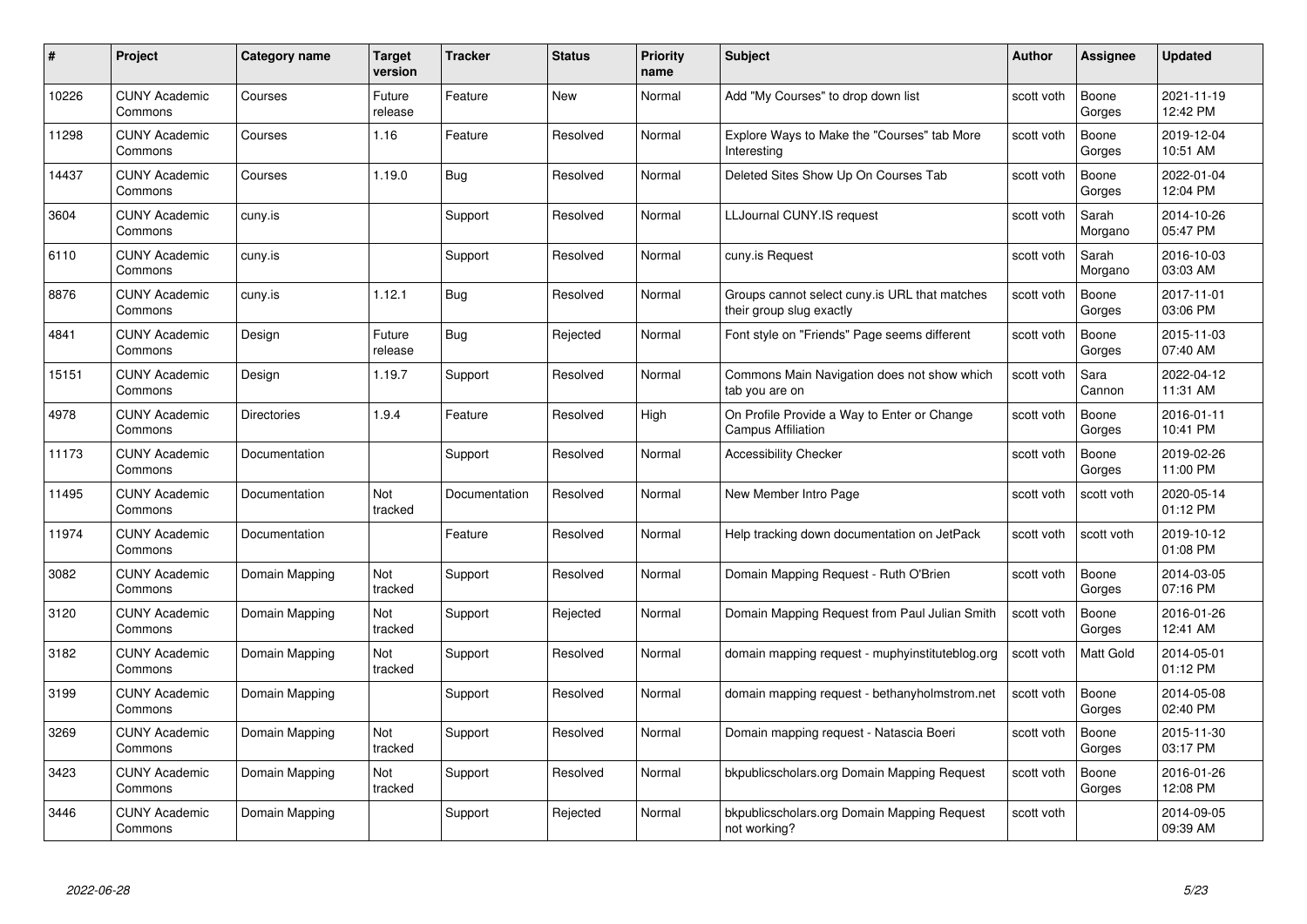| #    | Project                         | Category name  | Target<br>version | <b>Tracker</b> | <b>Status</b> | <b>Priority</b><br>name | <b>Subject</b>                                                                 | Author     | <b>Assignee</b>  | <b>Updated</b>         |
|------|---------------------------------|----------------|-------------------|----------------|---------------|-------------------------|--------------------------------------------------------------------------------|------------|------------------|------------------------|
| 3478 | <b>CUNY Academic</b><br>Commons | Domain Mapping | 1.7.2             | Feature        | Resolved      | Normal                  | Google Analytics and Mapped Domains                                            | scott voth | scott voth       | 2014-11-02<br>09:43 AM |
| 3539 | <b>CUNY Academic</b><br>Commons | Domain Mapping | Not<br>tracked    | Support        | Resolved      | Normal                  | Domain Mapping Request for ACERT                                               | scott voth | Boone<br>Gorges  | 2015-11-30<br>03:15 PM |
| 3603 | <b>CUNY Academic</b><br>Commons | Domain Mapping | Not<br>tracked    | Support        | Resolved      | Normal                  | Domain Mapping Request - CERG                                                  | scott voth | scott voth       | 2014-11-19<br>04:28 PM |
| 3621 | <b>CUNY Academic</b><br>Commons | Domain Mapping | Not<br>tracked    | Support        | Resolved      | Normal                  | Question - Google Analytics, Mapped Domains,<br>and WP-Google-Analytics plugin | scott voth |                  | 2015-04-01<br>09:16 PM |
| 3635 | <b>CUNY Academic</b><br>Commons | Domain Mapping | Not<br>tracked    | Support        | Resolved      | Normal                  | Domain Mapping Request - Keith Miyake                                          | scott voth | <b>Matt Gold</b> | 2014-11-10<br>08:15 PM |
| 3753 | <b>CUNY Academic</b><br>Commons | Domain Mapping | Not<br>tracked    | Support        | Resolved      | High                    | Domain mapping request - Sujatha Fernandes                                     | scott voth | Raymond<br>Hoh   | 2015-11-30<br>03:11 PM |
| 4571 | <b>CUNY Academic</b><br>Commons | Domain Mapping | Not<br>tracked    | Support        | Resolved      | Normal                  | Domain Mapping Request - Courtney Drayer                                       | scott voth | Matt Gold        | 2015-09-16<br>05:19 PM |
| 4795 | <b>CUNY Academic</b><br>Commons | Domain Mapping | Not<br>tracked    | Support        | Resolved      | Normal                  | Revert Domain Mapping for<br>http://bkpublicscholars.org/                      | scott voth | Boone<br>Gorges  | 2015-11-01<br>05:33 PM |
| 4902 | <b>CUNY Academic</b><br>Commons | Domain Mapping | Not<br>tracked    | Support        | Resolved      | Normal                  | domain mapping request - Patrick Sweeney                                       | scott voth | Boone<br>Gorges  | 2015-12-07<br>01:32 AM |
| 4954 | <b>CUNY Academic</b><br>Commons | Domain Mapping | Not<br>tracked    | Support        | Resolved      | Normal                  | domain mapping request - Talia Schaffer                                        | scott voth | Boone<br>Gorges  | 2015-12-07<br>01:24 AM |
| 5096 | <b>CUNY Academic</b><br>Commons | Domain Mapping | Not<br>tracked    | Support        | Resolved      | Normal                  | Domain Mapping Request: Lauren Spradlin                                        | scott voth | scott voth       | 2020-01-21<br>07:30 PM |
| 5344 | <b>CUNY Academic</b><br>Commons | Domain Mapping | Not<br>tracked    | Support        | Resolved      | Normal                  | Domain Mapping Request - Bijan Kimiagar                                        | scott voth | scott voth       | 2016-03-31<br>10:52 PM |
| 5511 | <b>CUNY Academic</b><br>Commons | Domain Mapping | Not<br>tracked    | Support        | Resolved      | Normal                  | Domain Mapping Request - Artem Altman                                          | scott voth | scott voth       | 2016-06-16<br>09:46 PM |
| 5617 | <b>CUNY Academic</b><br>Commons | Domain Mapping | Not<br>tracked    | Support        | Resolved      | Normal                  | Domain Mapping Issue - Paul Herbert                                            | scott voth | Boone<br>Gorges  | 2016-05-30<br>12:04 PM |
| 6134 | <b>CUNY Academic</b><br>Commons | Domain Mapping | Not<br>tracked    | Support        | Abandoned     | Normal                  | domain mapping - mellon faculty diversity                                      | scott voth | scott voth       | 2017-03-26<br>11:22 AM |
| 6135 | <b>CUNY Academic</b><br>Commons | Domain Mapping | Not<br>tracked    | Support        | Resolved      | Normal                  | domain mapping - Patrick Sweeney                                               | scott voth | Matt Gold        | 2016-10-12<br>11:41 AM |
| 6383 | <b>CUNY Academic</b><br>Commons | Domain Mapping | Not<br>tracked    | Support        | Resolved      | Normal                  | Domain Mapping request - Azriel Genack                                         | scott voth | Boone<br>Gorges  | 2016-10-21<br>03:48 PM |
| 6905 | <b>CUNY Academic</b><br>Commons | Domain Mapping | Not<br>tracked    | Support        | Rejected      | Normal                  | domain mapping - Approaching Dance conference                                  | scott voth | Boone<br>Gorges  | 2017-11-15<br>11:09 AM |
| 8624 | CUNY Academic<br>Commons        | Domain Mapping | Not<br>tracked    | Support        | Resolved      | Normal                  | domain mapping request                                                         | scott voth | Boone<br>Gorges  | 2017-10-05<br>12:50 PM |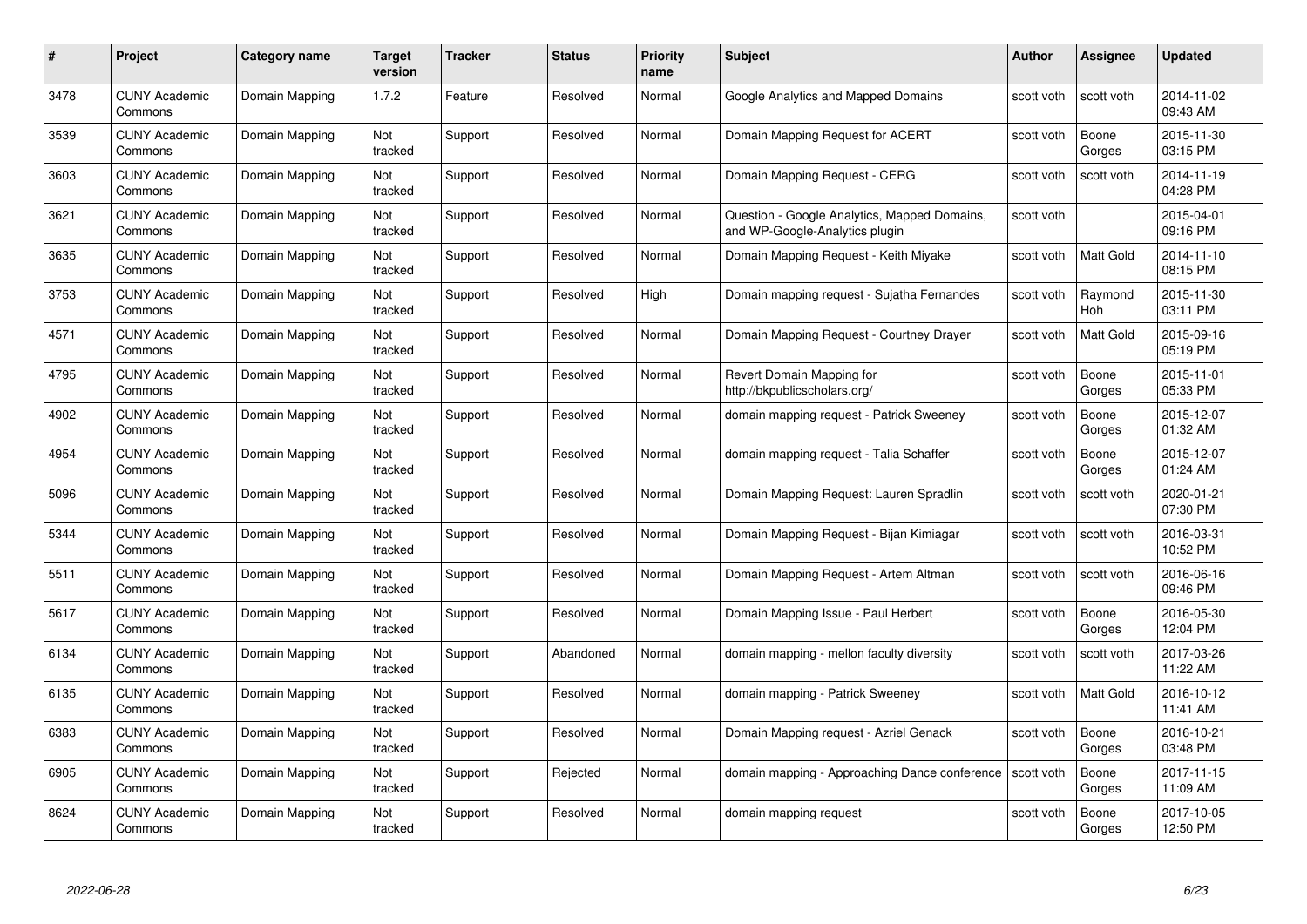| #     | Project                         | <b>Category name</b> | Target<br>version     | <b>Tracker</b> | <b>Status</b>        | <b>Priority</b><br>name | <b>Subject</b>                                            | <b>Author</b> | Assignee              | <b>Updated</b>         |
|-------|---------------------------------|----------------------|-----------------------|----------------|----------------------|-------------------------|-----------------------------------------------------------|---------------|-----------------------|------------------------|
| 9794  | <b>CUNY Academic</b><br>Commons | Domain Mapping       | <b>Not</b><br>tracked | Support        | Resolved             | Normal                  | domain Mapping request - Joseph Reynolds Van<br>Der Naald | scott voth    | Boone<br>Gorges       | 2018-05-22<br>01:54 PM |
| 10180 | <b>CUNY Academic</b><br>Commons | Domain Mapping       | 1.13.8                | Support        | Resolved             | Normal                  | domain mapping request - Kelle Cruz                       | scott voth    | Matt Gold             | 2018-08-29<br>03:23 PM |
| 10528 | <b>CUNY Academic</b><br>Commons | Domain Mapping       |                       | Support        | Rejected             | Normal                  | domain Mapping request for Kelly Josephs Baker            | scott voth    |                       | 2018-10-15<br>11:20 AM |
| 10796 | <b>CUNY Academic</b><br>Commons | Domain Mapping       | Not<br>tracked        | Support        | Resolved             | Normal                  | domain mapping request - BMCC OER                         | scott voth    | Matt Gold             | 2018-12-06<br>07:47 PM |
| 10860 | CUNY Academic<br>Commons        | Domain Mapping       | Not<br>tracked        | Support        | Resolved             | Normal                  | domain mapping for Leah Feder                             | scott voth    | <b>Matt Gold</b>      | 2019-01-10<br>01:37 PM |
| 10982 | <b>CUNY Academic</b><br>Commons | Domain Mapping       | Not<br>tracked        | Support        | Reporter<br>Feedback | Normal                  | <b>CNAME</b> question                                     | scott voth    |                       | 2019-01-22<br>04:29 PM |
| 11190 | <b>CUNY Academic</b><br>Commons | Domain Mapping       |                       | Support        | Resolved             | Normal                  | Domain Mapping Request - Kate Culkin                      | scott voth    | Boone<br>Gorges       | 2019-03-16<br>10:01 AM |
| 11493 | <b>CUNY Academic</b><br>Commons | Domain Mapping       | Not<br>tracked        | Support        | Reporter<br>Feedback | Normal                  | Domain Mapping Request - Talia Schaffer                   | scott voth    | <b>Matt Gold</b>      | 2019-08-06<br>08:39 AM |
| 11629 | <b>CUNY Academic</b><br>Commons | Domain Mapping       | Not<br>tracked        | Support        | Resolved             | Normal                  | domain mapping request                                    | scott voth    | Raymond<br>Hoh        | 2019-07-17<br>10:22 AM |
| 11632 | <b>CUNY Academic</b><br>Commons | Domain Mapping       | Not<br>tracked        | Support        | Resolved             | Normal                  | domain mapping reguest mckinniburg.com                    | scott voth    | Raymond<br><b>Hoh</b> | 2019-07-17<br>10:22 AM |
| 11764 | CUNY Academic<br>Commons        | Domain Mapping       | Not<br>tracked        | Support        | Resolved             | Normal                  | Domain Mapping request for literarybronx.com              | scott voth    | Boone<br>Gorges       | 2019-08-21<br>05:28 PM |
| 2236  | <b>CUNY Academic</b><br>Commons | Domain Mapping       | Not<br>tracked        | Support        | Resolved             | Normal                  | domain mapping request - johnbrenkman.com                 | scott voth    | <b>Matt Gold</b>      | 2019-12-27<br>09:32 AM |
| 12246 | <b>CUNY Academic</b><br>Commons | Domain Mapping       | Not<br>tracked        | Support        | Resolved             | Normal                  | domain mapping - Sam Neylon                               | scott voth    | Lihua Wang            | 2020-01-06<br>10:55 AM |
| 12313 | <b>CUNY Academic</b><br>Commons | Domain Mapping       | Not<br>tracked        | Support        | Duplicate            | Normal                  | domain mapping - laurenspradlin.info                      | scott voth    | Matt Gold             | 2020-01-21<br>06:02 PM |
| 12407 | <b>CUNY Academic</b><br>Commons | Domain Mapping       | Not<br>tracked        | Support        | Resolved             | Normal                  | Domain Mapping - district15parproject.org                 | scott voth    | Lihua Wang            | 2020-02-14<br>10:38 AM |
| 12878 | <b>CUNY Academic</b><br>Commons | Domain Mapping       | Not<br>tracked        | Support        | Resolved             | Normal                  | Domain Mapping request - Lidia Hernandez Tapia            | scott voth    | <b>Matt Gold</b>      | 2020-06-05<br>12:58 PM |
| 12924 | <b>CUNY Academic</b><br>Commons | Domain Mapping       | Not<br>tracked        | Support        | Resolved             | Normal                  | Domain Mapping request - Sam Phillips                     | scott voth    | Boone<br>Gorges       | 2020-06-12<br>03:29 PM |
| 13004 | <b>CUNY Academic</b><br>Commons | Domain Mapping       | Not<br>tracked        | <b>Bug</b>     | Resolved             | Normal                  | Domain Mapping request - Wole                             | scott voth    | Matt Gold             | 2020-07-07<br>12:02 PM |
| 13374 | CUNY Academic<br>Commons        | Domain Mapping       |                       | Support        | Resolved             | Normal                  | domain mapping question                                   | scott voth    |                       | 2020-10-01<br>01:10 PM |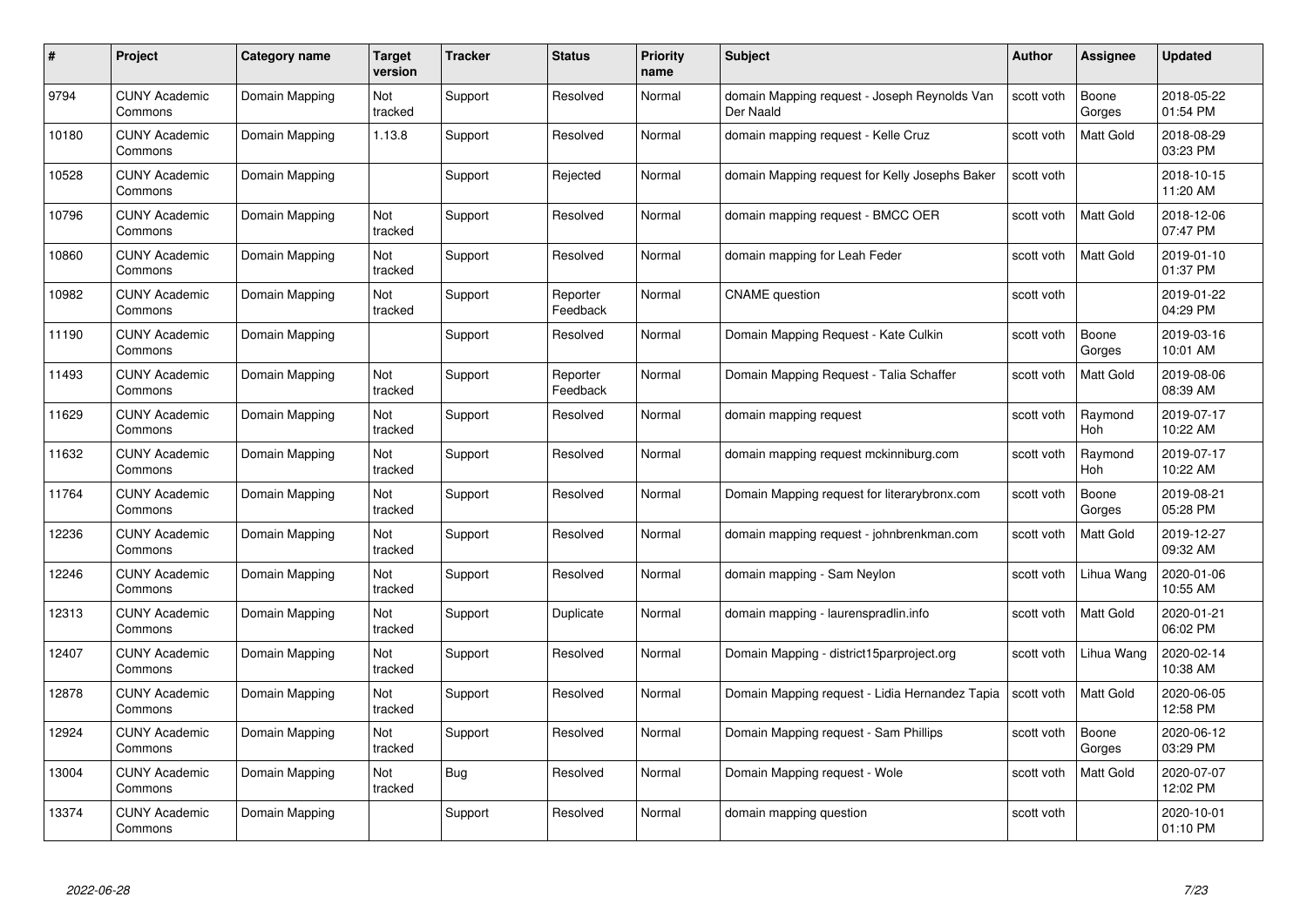| #     | Project                         | <b>Category name</b>       | Target<br>version     | <b>Tracker</b> | <b>Status</b> | <b>Priority</b><br>name | <b>Subject</b>                                                                          | <b>Author</b> | <b>Assignee</b>       | <b>Updated</b>         |
|-------|---------------------------------|----------------------------|-----------------------|----------------|---------------|-------------------------|-----------------------------------------------------------------------------------------|---------------|-----------------------|------------------------|
| 13379 | <b>CUNY Academic</b><br>Commons | Domain Mapping             | Not<br>tracked        | Support        | Resolved      | Normal                  | Commenting issue with Mapped Domain (Using<br>Jetpack)                                  | scott voth    | Raymond<br>Hoh        | 2020-10-13<br>10:02 AM |
| 13407 | <b>CUNY Academic</b><br>Commons | Domain Mapping             | Not<br>tracked        | Support        | Resolved      | Normal                  | Remove domain mapping for sexgenlab.org                                                 | scott voth    |                       | 2020-09-30<br>11:35 AM |
| 13440 | <b>CUNY Academic</b><br>Commons | Domain Mapping             | Not<br>tracked        | Support        | Resolved      | Normal                  | Domain mapping for morrisjustice.org                                                    | scott voth    | <b>Matt Gold</b>      | 2020-10-13<br>02:54 PM |
| 13924 | <b>CUNY Academic</b><br>Commons | Domain Mapping             | Not<br>tracked        | Support        | Resolved      | Normal                  | domain mapping - cunyhumanitiesalliance.org                                             | scott voth    | Boone<br>Gorges       | 2021-02-02<br>05:39 PM |
| 14452 | <b>CUNY Academic</b><br>Commons | Domain Mapping             | <b>Not</b><br>tracked | Support        | Resolved      | Normal                  | domain mapping - hilarieashton.com                                                      | scott voth    | Boone<br>Gorges       | 2021-05-17<br>10:46 AM |
| 15223 | <b>CUNY Academic</b><br>Commons | Domain Mapping             | Not<br>tracked        | Support        | Resolved      | Normal                  | domain mapping - preludenyc.org                                                         | scott voth    | Boone<br>Gorges       | 2022-02-02<br>02:24 PM |
| 15253 | <b>CUNY Academic</b><br>Commons | Domain Mapping             | Not<br>tracked        | Support        | Resolved      | Normal                  | domain mapping - segal film festival                                                    | scott voth    | Matt Gold             | 2022-02-04<br>11:29 AM |
| 15395 | <b>CUNY Academic</b><br>Commons | Domain Mapping             | 1.19.5                | Support        | Resolved      | Normal                  | Domain Mapping - Queens College Department of  <br><b>Urban Studies</b>                 | scott voth    | Boone<br>Gorges       | 2022-02-22<br>11:40 AM |
| 15626 | <b>CUNY Academic</b><br>Commons | Domain Mapping             | Not<br>tracked        | Support        | Resolved      | Normal                  | domain mapping - Jason tougaw                                                           | scott voth    | Boone<br>Gorges       | 2022-03-15<br>02:10 PM |
| 15810 | <b>CUNY Academic</b><br>Commons | Domain Mapping             | Not<br>tracked        | <b>Bug</b>     | Resolved      | High                    | News Literacy Matters site loading over and over<br>using Chrome                        | scott voth    | Raymond<br>Hoh        | 2022-04-05<br>10:09 AM |
| 15833 | <b>CUNY Academic</b><br>Commons | Domain Mapping             | 1.19.7                | Support        | Resolved      | Normal                  | <b>Block Editor Preview in Chrome</b>                                                   | scott voth    | Raymond<br>Hoh        | 2022-04-07<br>06:05 PM |
| 15965 | CUNY Academic<br>Commons        | Domain Mapping             | Not<br>tracked        | Support        | Resolved      | Normal                  | Domain Mapping - Joseph van der Naald                                                   | scott voth    | Boone<br>Gorges       | 2022-04-29<br>04:06 PM |
| 16167 | <b>CUNY Academic</b><br>Commons | Domain Mapping             |                       | <b>Bug</b>     | Resolved      | Normal                  | qcurban.org/loading issue                                                               | scott voth    | Boone<br>Gorges       | 2022-05-26<br>03:29 PM |
| 16227 | <b>CUNY Academic</b><br>Commons | Domain Mapping             | Not<br>tracked        | Support        | Resolved      | Normal                  | domain mapping - Sruthi Atmakur-Javdekar                                                | scott voth    | Matt Gold             | 2022-06-15<br>02:34 PM |
| 3395  | CUNY Academic<br>Commons        | <b>Email Notifications</b> | Not<br>tracked        | Bug            | Rejected      | Normal                  | email notification not received                                                         | scott voth    | Boone<br>Gorges       | 2016-01-26<br>12:05 PM |
| 6536  | <b>CUNY Academic</b><br>Commons | <b>Email Notifications</b> | 1.10                  | Bug            | Resolved      | Normal                  | HTML not rendering (Sunday, 12:30 - 1:15PM) -<br>Commons 1.10 Testing                   | scott voth    | Raymond<br>Hoh        | 2016-11-07<br>10:49 AM |
| 10051 | <b>CUNY Academic</b><br>Commons | <b>Email Notifications</b> | 1.13.8                | Bug            | Resolved      | Normal                  | Tweets and email notifications are not being<br>generated from posts on OpenAtCUNY site | scott voth    | Raymond<br><b>Hoh</b> | 2018-08-28<br>12:08 PM |
| 1237  | <b>CUNY Academic</b><br>Commons | Events                     | 1.8                   | Feature        | Resolved      | Normal                  | Develop Commons Calendar of Events Plugin                                               | scott voth    | Boone<br>Gorges       | 2016-02-15<br>11:19 PM |
| 4438  | CUNY Academic<br>Commons        | Events                     | Future<br>release     | <b>Bug</b>     | Assigned      | Normal                  | Events Calendar - Export Recurring Events                                               | scott voth    | Daniel Jones          | 2016-05-23<br>04:25 PM |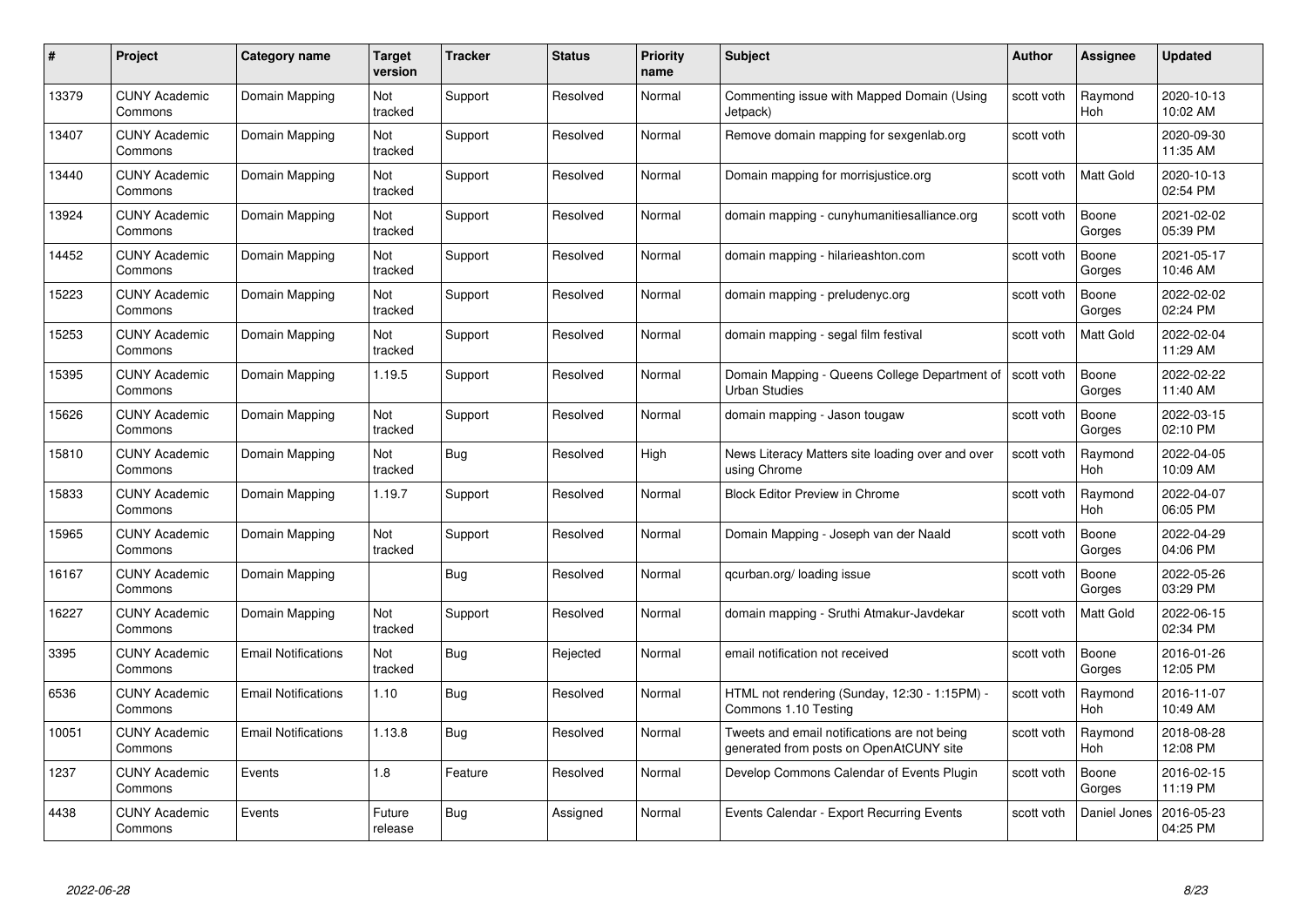| #     | Project                         | Category name             | <b>Target</b><br>version | <b>Tracker</b> | <b>Status</b> | <b>Priority</b><br>name | <b>Subject</b>                                                                     | <b>Author</b> | <b>Assignee</b>       | <b>Updated</b>         |
|-------|---------------------------------|---------------------------|--------------------------|----------------|---------------|-------------------------|------------------------------------------------------------------------------------|---------------|-----------------------|------------------------|
| 4524  | <b>CUNY Academic</b><br>Commons | Events                    | 1.9                      | Feature        | Resolved      | Normal                  | Create a iCal Feed for Events Calendar                                             | scott voth    | Raymond<br><b>Hoh</b> | 2015-11-09<br>12:55 PM |
| 6539  | <b>CUNY Academic</b><br>Commons | Events                    | 1.10                     | Bug            | Resolved      | Normal                  | Event Room numbers don't seem to be persisted<br>Commons 1.10 testing              | scott voth    | Boone<br>Gorges       | 2016-10-31<br>04:23 PM |
| 11531 | <b>CUNY Academic</b><br>Commons | Events                    | Future<br>release        | Feature        | <b>New</b>    | Normal                  | Main Events calendar should include non-public<br>events that user has access to   | scott voth    | Boone<br>Gorges       | 2019-06-11<br>10:00 AM |
| 12147 | <b>CUNY Academic</b><br>Commons | Events                    |                          | Support        | Duplicate     | Normal                  | Changes to the Events Calendar "subscribe"<br>interface                            | scott voth    | Raymond<br>Hoh        | 2020-11-05<br>06:00 PM |
| 12154 | <b>CUNY Academic</b><br>Commons | Events                    | 1.16.4                   | Bug            | Rejected      | Normal                  | personal events calendar                                                           | scott voth    | Raymond<br>Hoh        | 2020-01-14<br>12:57 PM |
| 3964  | <b>CUNY Academic</b><br>Commons | <b>Group Announcments</b> | 1.8.17                   | Bug            | Resolved      | Normal                  | "There was a problem" error when posting<br>Group Announcement                     | scott voth    | Boone<br>Gorges       | 2015-11-18<br>05:45 PM |
| 1173  | <b>CUNY Academic</b><br>Commons | Group Blogs               | 1.17.0                   | Support        | Resolved      | Normal                  | Avatars for group blogs should fall back on group<br>avatar, not admin user's      | scott voth    | Raymond<br>Hoh        | 2020-07-14<br>01:05 PM |
| 4455  | <b>CUNY Academic</b><br>Commons | <b>Group Files</b>        | 1.8.8                    | Bug            | Resolved      | High                    | Group Files Download to zip Not working                                            | scott voth    | Boone<br>Gorges       | 2015-08-19<br>09:58 AM |
| 11754 | <b>CUNY Academic</b><br>Commons | <b>Group Files</b>        | Not<br>tracked           | Support        | Resolved      | Normal                  | Group file folder delete                                                           | scott voth    | Boone<br>Gorges       | 2019-08-15<br>05:10 PM |
| 4407  | <b>CUNY Academic</b><br>Commons | Group Forums              |                          | Bug            | Resolved      | Normal                  | Disable Forum on Existing group is not working                                     | scott voth    | Boone<br>Gorges       | 2015-08-11<br>03:13 PM |
| 6542  | <b>CUNY Academic</b><br>Commons | Group Forums              | 1.10                     | <b>Bug</b>     | Resolved      | Normal                  | Embedded image's caption is not rendering -<br>Commons 1.10 testing                | scott voth    | Raymond<br>Hoh        | 2016-11-01<br>10:59 AM |
| 7894  | <b>CUNY Academic</b><br>Commons | Group Forums              |                          | <b>Bug</b>     | Duplicate     | Normal                  | Forum topics not showing former content                                            | scott voth    | Boone<br>Gorges       | 2017-04-02<br>06:30 PM |
| 14817 | <b>CUNY Academic</b><br>Commons | Group Forums              | 1.18.20                  | Feature        | Resolved      | Normal                  | Embed a Commons Group forum to a Site page                                         | scott voth    | Raymond<br>Hoh        | 2021-10-12<br>11:13 AM |
| 13410 | <b>CUNY Academic</b><br>Commons | Group Library             | 1.17.5                   | Support        | Resolved      | Normal                  | Group Library Add item with special characters in<br>title                         | scott voth    | Boone<br>Gorges       | 2020-10-01<br>12:40 PM |
| 13933 | <b>CUNY Academic</b><br>Commons | Group Library             | 1.18.4                   | Bug            | Resolved      | Normal                  | Group Library Paging Issue                                                         | scott voth    | Boone<br>Gorges       | 2021-02-09<br>11:05 AM |
| 3931  | <b>CUNY Academic</b><br>Commons | Groups (misc)             | Not<br>tracked           | Support        | Resolved      | Normal                  | "WordPress Help" Avatar                                                            | scott voth    | scott voth            | 2015-03-19<br>09:41 PM |
| 13499 | <b>CUNY Academic</b><br>Commons | Groups (misc)             | 1.17.7                   | Bug            | Resolved      | Normal                  | Student repeatedly loses membership to private<br>class group                      | scott voth    | Raymond<br><b>Hoh</b> | 2020-11-10<br>10:31 AM |
| 14694 | <b>CUNY Academic</b><br>Commons | Groups (misc)             | 1.18.16                  | Bug            | Resolved      | Normal                  | Order by: Newly Created, Alphabetical, etc. Not<br>Working on Groups and Sites tab | scott voth    |                       | 2021-08-10<br>11:16 AM |
| 12392 | <b>CUNY Academic</b><br>Commons | Help/Codex                | Not<br>tracked           | Documentation  | <b>New</b>    | Normal                  | Updates to Common Commons Questions on<br>Help Page                                | scott voth    | Margaret<br>Galvan    | 2020-02-11<br>10:53 AM |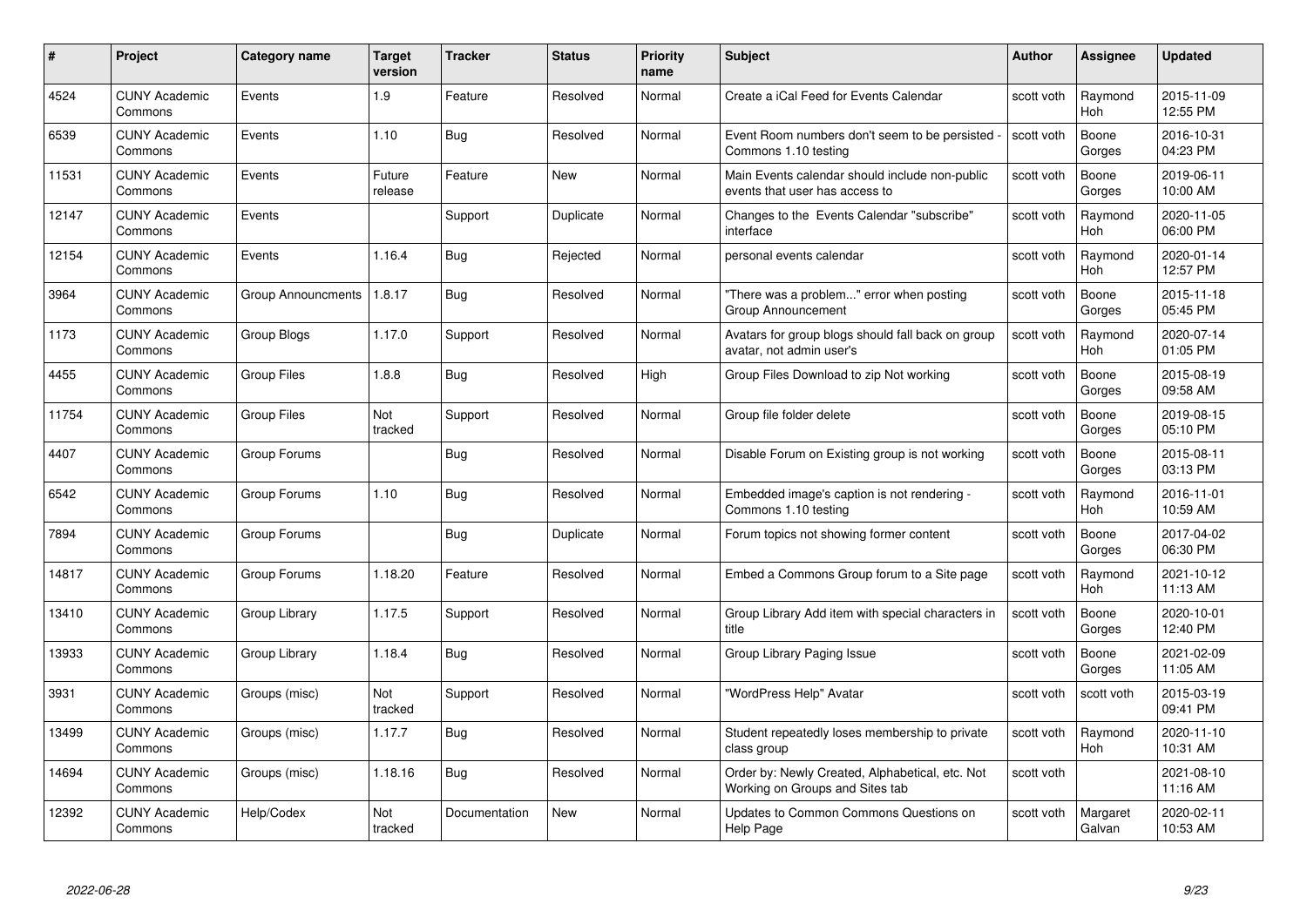| #     | Project                         | <b>Category name</b> | Target<br>version | <b>Tracker</b> | <b>Status</b> | <b>Priority</b><br>name | <b>Subject</b>                                                           | <b>Author</b> | <b>Assignee</b> | <b>Updated</b>         |
|-------|---------------------------------|----------------------|-------------------|----------------|---------------|-------------------------|--------------------------------------------------------------------------|---------------|-----------------|------------------------|
| 3081  | <b>CUNY Academic</b><br>Commons | Home Page            |                   | Support        | Resolved      | Normal                  | Lost Access to Create Hero Slides                                        | scott voth    |                 | 2014-02-27<br>08:06 PM |
| 3335  | <b>CUNY Academic</b><br>Commons | Home Page            | Not<br>tracked    | Support        | Resolved      | Normal                  | Lost Access to Create Hero Slides                                        | scott voth    | Boone<br>Gorges | 2014-07-22<br>10:07 PM |
| 3531  | <b>CUNY Academic</b><br>Commons | Home Page            | 1.7               | Feature        | Resolved      | Normal                  | Let Users Hover over Hero Slides to Stop<br>Animation                    | scott voth    | Daniel Jones    | 2014-10-13<br>05:43 PM |
| 3556  | <b>CUNY Academic</b><br>Commons | Home Page            |                   | <b>Bug</b>     | Resolved      | High                    | Lost Access to Create Hero Slides                                        | scott voth    |                 | 2014-10-15<br>08:38 PM |
| 4309  | CUNY Academic<br>Commons        | Home Page            | 1.8.5             | Feature        | Resolved      | Normal                  | Change Main Navigation Help Link to<br>http://codex.commons.gc.cuny.edu/ | scott voth    |                 | 2015-07-21<br>10:45 AM |
| 11530 | <b>CUNY Academic</b><br>Commons | Home Page            | Not<br>tracked    | Bug            | Resolved      | Normal                  | News Tab on homepage                                                     | scott voth    |                 | 2019-06-10<br>02:04 PM |
| 15159 | <b>CUNY Academic</b><br>Commons | Home Page            | 1.19.1            | Bug            | Resolved      | Normal                  | My Sites - hyperlinks not working                                        | scott voth    | Boone<br>Gorges | 2022-01-06<br>01:38 PM |
| 15788 | <b>CUNY Academic</b><br>Commons | Home Page            | 1.19.7            | <b>Bug</b>     | Resolved      | Normal                  | long site titles on home page                                            | scott voth    | Boone<br>Gorges | 2022-04-12<br>11:31 AM |
| 15808 | <b>CUNY Academic</b><br>Commons | Home Page            | 1.19.7            | Bug            | Resolved      | Normal                  | Home Page "About" Dropdown                                               | scott voth    | Sara<br>Cannon  | 2022-04-12<br>11:31 AM |
| 3703  | <b>CUNY Academic</b><br>Commons | Homepage Slides      |                   | Bug            | Rejected      | Normal                  | Delay in Loading Hero Slide Images                                       | scott voth    | scott voth      | 2014-12-11<br>08:42 PM |
| 3728  | CUNY Academic<br>Commons        | Homepage Slides      | Not<br>tracked    | Support        | Resolved      | Normal                  | Lost Access to Create Hero Slides                                        | scott voth    | Boone<br>Gorges | 2014-12-28<br>02:18 PM |
| 4365  | <b>CUNY Academic</b><br>Commons | Homepage Slides      | Not<br>tracked    | Support        | Resolved      | Normal                  | Lost Access to Create Hero Slides                                        | scott voth    | scott voth      | 2016-03-09<br>06:18 PM |
| 4526  | <b>CUNY Academic</b><br>Commons | Homepage Slides      | 1.8.11            | <b>Bug</b>     | Resolved      | Normal                  | Mousing Over Hero Slide does not stop Animation                          | scott voth    | Daniel Jones    | 2015-09-18<br>03:53 PM |
| 4842  | <b>CUNY Academic</b><br>Commons | Homepage Slides      |                   | Support        | Resolved      | Normal                  | Lost Access to Create Hero Slides                                        | scott voth    | scott voth      | 2015-10-31<br>03:17 PM |
| 5189  | <b>CUNY Academic</b><br>Commons | Homepage Slides      | Not<br>tracked    | Support        | Resolved      | Normal                  | Lost Access to Create Hero Slides                                        | scott voth    | Boone<br>Gorges | 2016-02-01<br>10:45 AM |
| 6512  | <b>CUNY Academic</b><br>Commons | Homepage Slides      | Not<br>tracked    | Support        | Resolved      | Normal                  | Lost permissions to Create Hero slides                                   | scott voth    | scott voth      | 2016-10-27<br>11:00 PM |
| 6515  | <b>CUNY Academic</b><br>Commons | Homepage Slides      |                   | Bug            | Resolved      | Normal                  | Gallery Posts (i.e. Hero slides) are Not Working                         | scott voth    | scott voth      | 2019-09-23<br>03:01 PM |
| 8153  | <b>CUNY Academic</b><br>Commons | Homepage Slides      |                   | <b>Bug</b>     | Resolved      | Normal                  | <b>Hero Slide Permissions</b>                                            | scott voth    | Boone<br>Gorges | 2017-05-17<br>08:29 PM |
| 8589  | CUNY Academic<br>Commons        | Homepage Slides      | Not<br>tracked    | Support        | Resolved      | Normal                  | lost privileges to create hero slide                                     | scott voth    | scott voth      | 2017-08-28<br>03:16 PM |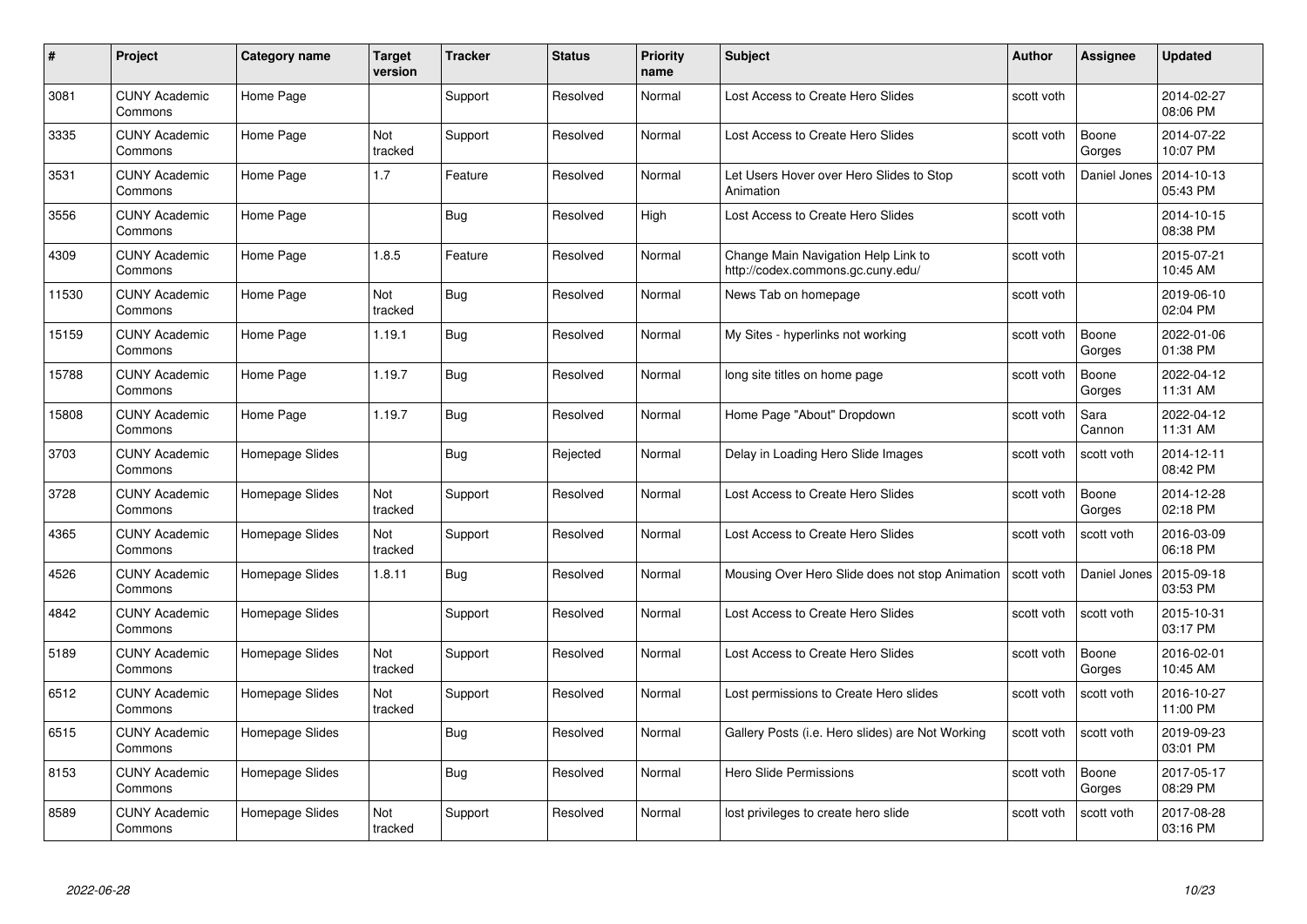| #     | Project                         | Category name                  | Target<br>version | <b>Tracker</b> | <b>Status</b> | <b>Priority</b><br>name | <b>Subject</b>                                                    | Author     | Assignee              | <b>Updated</b>         |
|-------|---------------------------------|--------------------------------|-------------------|----------------|---------------|-------------------------|-------------------------------------------------------------------|------------|-----------------------|------------------------|
| 9837  | <b>CUNY Academic</b><br>Commons | Homepage Slides                | Not<br>tracked    | Support        | Resolved      | Normal                  | Lost access to create hero slides                                 | scott voth | scott voth            | 2018-05-25<br>10:57 AM |
| 11506 | <b>CUNY Academic</b><br>Commons | Homepage Slides                | 1.15.5            | Bug            | Resolved      | Normal                  | Home Page Slideshow - blank slide                                 | scott voth | Raymond<br><b>Hoh</b> | 2019-07-09<br>02:33 PM |
| 12842 | <b>CUNY Academic</b><br>Commons | Homepage Slides                | Not<br>tracked    | Support        | Resolved      | Normal                  | Lost Permissions to add Hero Slides                               | scott voth | scott voth            | 2020-05-21<br>01:11 PM |
| 11671 | <b>CUNY Academic</b><br>Commons | Information<br>Architecture    |                   | Design/UX      | Resolved      | Normal                  | <b>Commons Home Page Access</b>                                   | scott voth | Chris Stein           | 2019-07-30<br>04:39 PM |
| 11591 | <b>CUNY Academic</b><br>Commons | Internal Tools and<br>Workflow | Not<br>tracked    | Support        | Resolved      | Normal                  | Get Licence for Camtasia                                          | scott voth | Matt Gold             | 2019-07-16<br>11:27 AM |
| 5846  | <b>CUNY Academic</b><br>Commons | Membership                     |                   | Support        | Resolved      | Normal                  | Add Undergraduate Member to the Commons                           | scott voth | Matt Gold             | 2016-07-27<br>08:28 AM |
| 6181  | <b>CUNY Academic</b><br>Commons | Membership                     |                   | Support        | Resolved      | Normal                  | Membership Request - Hunter Alum                                  | scott voth | Matt Gold             | 2016-10-10<br>06:43 PM |
| 3522  | <b>CUNY Academic</b><br>Commons | My Commons                     | 1.7               | Bug            | Resolved      | Normal                  | 1.7 Testing - Delete button not working on My<br>Commons          | scott voth | Raymond<br><b>Hoh</b> | 2014-10-08<br>03:13 PM |
| 3523  | <b>CUNY Academic</b><br>Commons | My Commons                     | 1.8               | Bug            | Resolved      | Normal                  | 1.7 Testing - "Reply" and Post Button                             | scott voth | Boone<br>Gorges       | 2015-04-09<br>05:19 PM |
| 4535  | <b>CUNY Academic</b><br>Commons | My Commons                     | Future<br>release | Bug            | New           | Low                     | My Commons filter issue                                           | scott voth | Raymond<br><b>Hoh</b> | 2015-09-01<br>11:17 AM |
| 10170 | <b>CUNY Academic</b><br>Commons | Non-CUNY sign up<br>codes      | Not<br>tracked    | Support        | Resolved      | Normal                  | Non CUNY Membership request                                       | scott voth | Matt Gold             | 2018-08-17<br>02:28 PM |
| 11500 | <b>CUNY Academic</b><br>Commons | Onboarding                     | 1.15.4            | Support        | Resolved      | Normal                  | Fix Outdated content and links on intro page                      | scott voth | Raymond<br><b>Hoh</b> | 2019-06-25<br>04:22 PM |
| 11985 | <b>CUNY Academic</b><br>Commons | Onboarding                     | 1.15.12           | Support        | Resolved      | Normal                  | Add "Take the Tour" link to Intro page                            | scott voth | Raymond<br>Hoh        | 2019-10-22<br>11:54 AM |
| 10000 | <b>CUNY Academic</b><br>Commons | Performance                    | Not<br>tracked    | Bug            | Resolved      | Normal                  | Pages display correctly but cannot edit them                      | scott voth | Boone<br>Gorges       | 2018-07-13<br>12:31 PM |
| 13892 | <b>CUNY Academic</b><br>Commons | Performance                    |                   | Bug            | Rejected      | Normal                  | <b>Sluggish Response Times</b>                                    | scott voth | Boone<br>Gorges       | 2021-01-28<br>08:45 PM |
| 4373  | <b>CUNY Academic</b><br>Commons | <b>Public Portfolio</b>        | Not<br>tracked    | Support        | Resolved      | Normal                  | Delete Old "Title" section from Member's public<br>portfolio page | scott voth | Boone<br>Gorges       | 2015-08-04<br>09:01 PM |
| 5827  | <b>CUNY Academic</b><br>Commons | <b>Public Portfolio</b>        | Future<br>release | Bug            | Assigned      | Normal                  | Academic Interests square bracket links not<br>working            | scott voth | Chris Stein           | 2016-08-11<br>11:59 PM |
| 10354 | <b>CUNY Academic</b><br>Commons | <b>Public Portfolio</b>        | Future<br>release | Feature        | <b>New</b>    | Normal                  | Opt out of Having a Profile Page                                  | scott voth | Chris Stein           | 2020-05-12<br>10:43 AM |
| 11496 | <b>CUNY Academic</b><br>Commons | <b>Public Portfolio</b>        | 1.15.2            | Support        | <b>New</b>    | Normal                  | Replace Twitter Icon on Member Portfolio page                     | scott voth | Boone<br>Gorges       | 2019-06-06<br>01:03 PM |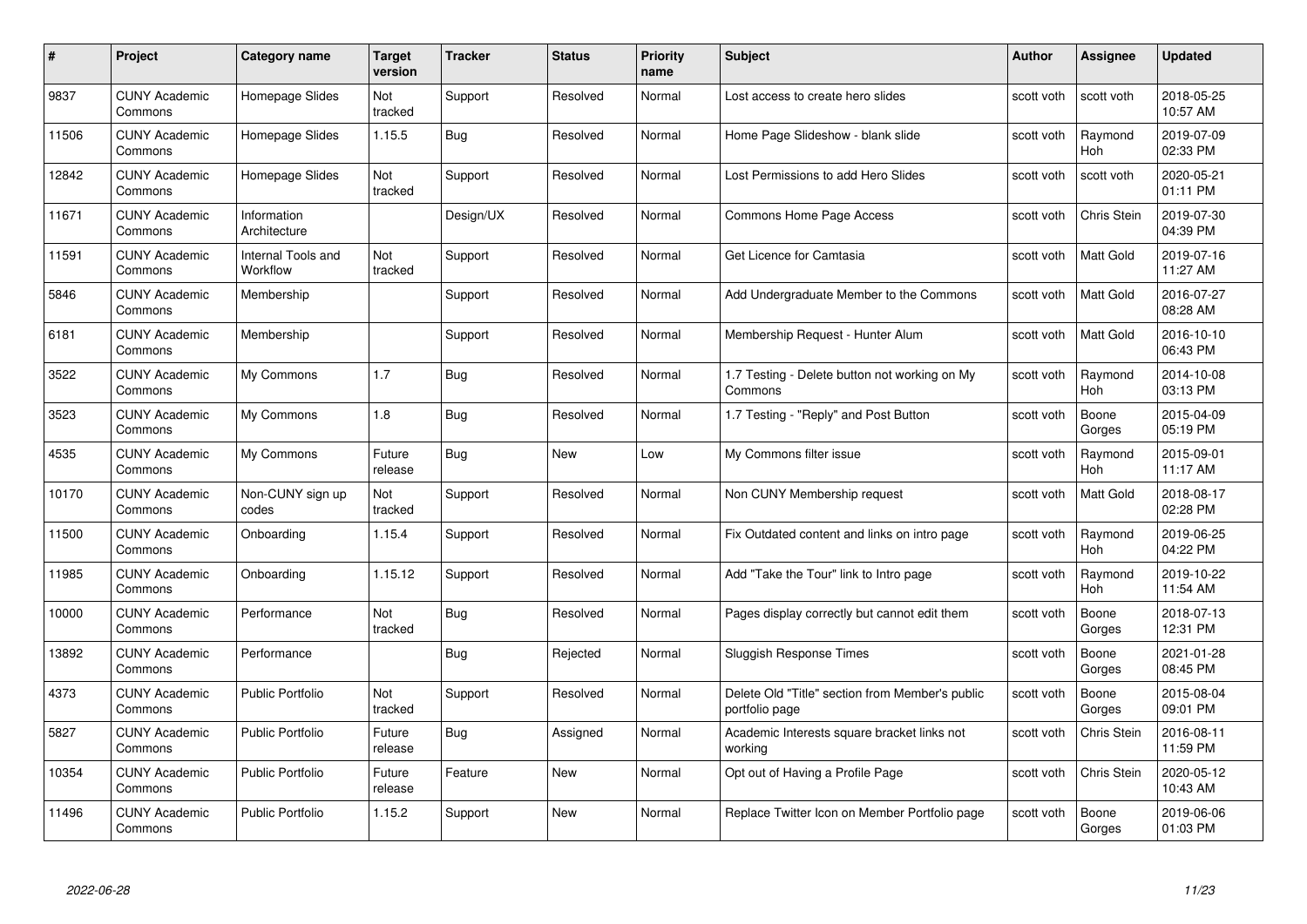| #     | Project                         | <b>Category name</b>    | <b>Target</b><br>version | <b>Tracker</b> | <b>Status</b> | <b>Priority</b><br>name | <b>Subject</b>                                                                    | Author     | Assignee         | <b>Updated</b>         |
|-------|---------------------------------|-------------------------|--------------------------|----------------|---------------|-------------------------|-----------------------------------------------------------------------------------|------------|------------------|------------------------|
| 13493 | <b>CUNY Academic</b><br>Commons | <b>Public Portfolio</b> | 1.17.6                   | Bug            | Resolved      | Normal                  | Member Profiles - Free Entry Widget Displays<br>URL encoded text                  | scott voth | Boone<br>Gorges  | 2020-10-27<br>11:00 AM |
| 13494 | <b>CUNY Academic</b><br>Commons | <b>Public Portfolio</b> | 1.17.6                   | Bug            | Resolved      | Normal                  | Brief Descriptor and About You Profile Fields do<br>not display on mobile devices | scott voth | Boone<br>Gorges  | 2020-10-27<br>11:00 AM |
| 13604 | <b>CUNY Academic</b><br>Commons | <b>Public Portfolio</b> | 2.0.0                    | Support        | Resolved      | Normal                  | Public Profile on Mobile Format                                                   | scott voth | Boone<br>Gorges  | 2022-05-26<br>11:36 AM |
| 12247 | <b>CUNY Academic</b><br>Commons | Publicity               | Not<br>tracked           | Support        | <b>New</b>    | Normal                  | Screenshot of First Commons Homepage                                              | scott voth | scott voth       | 2020-01-14<br>12:08 PM |
| 1936  | <b>CUNY Academic</b><br>Commons | Redmine                 | Not<br>tracked           | Bug            | Resolved      | Normal                  | Redmine email notifications                                                       | scott voth |                  | 2012-06-15<br>11:59 AM |
| 4445  | <b>CUNY Academic</b><br>Commons | Registration            | Not<br>tracked           | Bug            | Resolved      | Normal                  | user alisonorlando is trying to register - no email<br>received                   | scott voth | Boone<br>Gorges  | 2015-08-20<br>12:35 PM |
| 6111  | <b>CUNY Academic</b><br>Commons | Registration            |                          | Support        | Resolved      | Normal                  | Manually Activate Member Account - Sunjum<br>Hussain                              | scott voth |                  | 2016-10-11<br>08:21 PM |
| 7625  | <b>CUNY Academic</b><br>Commons | Registration            | Not<br>tracked           | Bug            | Resolved      | Normal                  | User unable to register - gets "Forbidden"<br>message                             | scott voth |                  | 2017-11-15<br>01:44 PM |
| 11860 | <b>CUNY Academic</b><br>Commons | Registration            | Future<br>release        | Feature        | New           | Normal                  | Ensure Students Are Aware They Can Use<br>Aliases At Registration                 | scott voth |                  | 2019-09-24<br>08:46 AM |
| 3528  | <b>CUNY Academic</b><br>Commons | Server                  | Not<br>tracked           | Bug            | Resolved      | High                    | Slow Response Time                                                                | scott voth | <b>Matt Gold</b> | 2016-01-26<br>05:11 PM |
| 3551  | <b>CUNY Academic</b><br>Commons | Server                  | Not<br>tracked           | Bug            | Resolved      | Normal                  | Slow Response Time                                                                | scott voth | Matt Gold        | 2014-11-11<br>02:31 PM |
| 3713  | <b>CUNY Academic</b><br>Commons | Server                  |                          | Support        | Resolved      | Normal                  | Slow Response Time                                                                | scott voth | <b>Matt Gold</b> | 2014-12-13<br>04:25 PM |
| 4107  | <b>CUNY Academic</b><br>Commons | Server                  | Not<br>tracked           | Bug            | Resolved      | Normal                  | Slow Response Time and "Error establishing a<br>database connection"              | scott voth |                  | 2015-06-11<br>09:33 AM |
| 4424  | <b>CUNY Academic</b><br>Commons | Server                  |                          | Bug            | Rejected      | Normal                  | Slow Response Time                                                                | scott voth |                  | 2015-08-12<br>09:46 AM |
| 4685  | <b>CUNY Academic</b><br>Commons | Server                  | Not<br>tracked           | Bug            | Resolved      | Immediate               | Response Time Poor - Unable to connect to<br>database                             | scott voth |                  | 2015-09-28<br>09:16 PM |
| 4766  | <b>CUNY Academic</b><br>Commons | Server                  |                          | Bug            | Resolved      | High                    | Sites Not Responding - Commons and CBOX                                           | scott voth |                  | 2015-10-13<br>01:05 PM |
| 5032  | <b>CUNY Academic</b><br>Commons | Server                  |                          | Support        | Resolved      | Normal                  | Error establishing a database connection                                          | scott voth |                  | 2015-12-14<br>08:46 PM |
| 5089  | <b>CUNY Academic</b><br>Commons | Server                  | 1.9.4                    | Support        | Resolved      | Urgent                  | response time sluggish                                                            | scott voth | Boone<br>Gorges  | 2016-01-11<br>10:16 PM |
| 5270  | <b>CUNY Academic</b><br>Commons | Server                  |                          | Support        | Rejected      | Normal                  | Slow Response Time                                                                | scott voth | Matt Gold        | 2016-02-27<br>08:34 PM |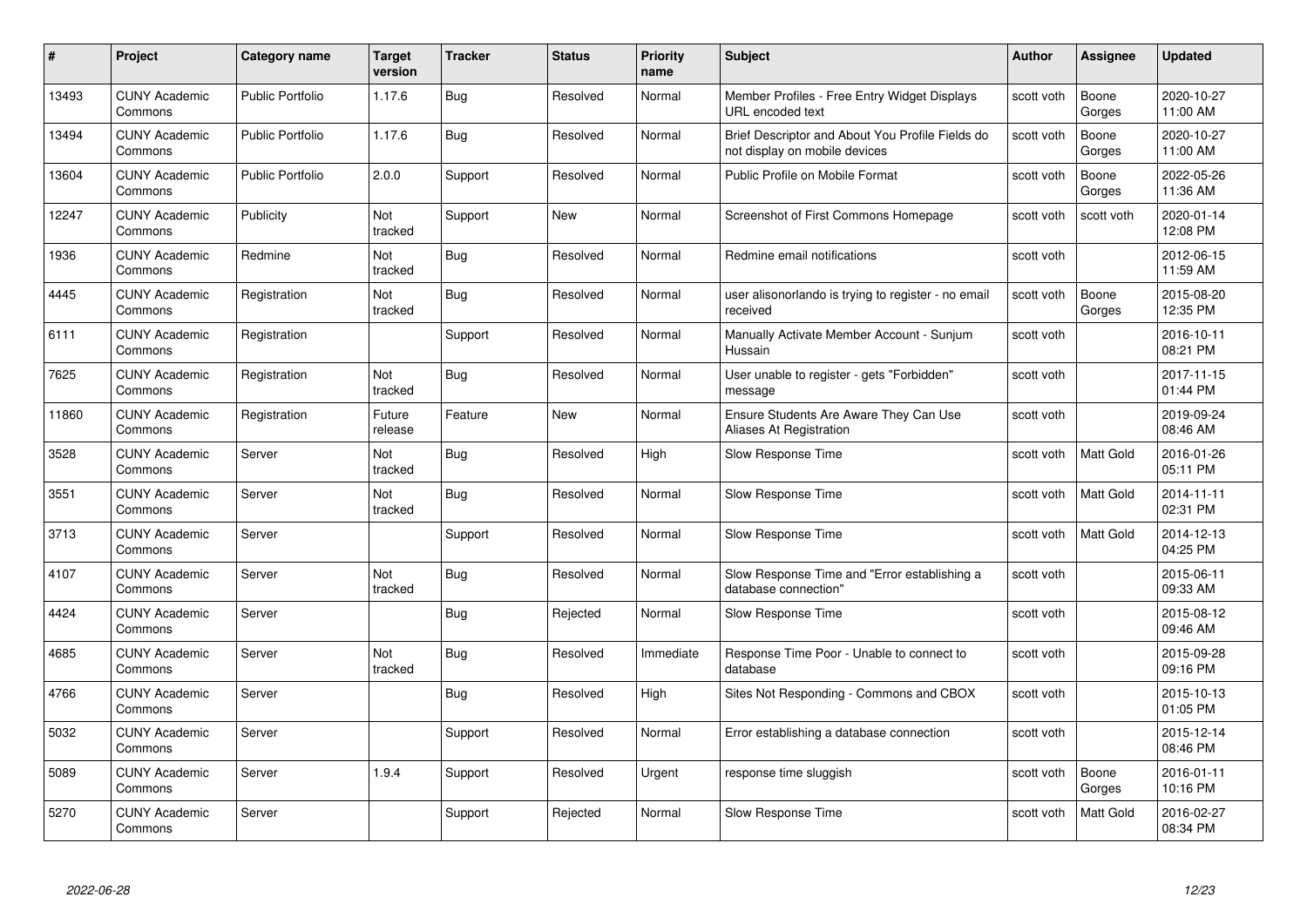| #     | Project                         | <b>Category name</b>     | <b>Target</b><br>version | <b>Tracker</b> | <b>Status</b> | <b>Priority</b><br>name | <b>Subject</b>                                                                              | <b>Author</b> | <b>Assignee</b>    | <b>Updated</b>         |
|-------|---------------------------------|--------------------------|--------------------------|----------------|---------------|-------------------------|---------------------------------------------------------------------------------------------|---------------|--------------------|------------------------|
| 5271  | <b>CUNY Academic</b><br>Commons | Server                   |                          | Support        | Resolved      | High                    | CBOX and Commons sites down?                                                                | scott voth    |                    | 2016-02-28<br>12:30 PM |
| 5295  | <b>CUNY Academic</b><br>Commons | Server                   | Not<br>tracked           | Bug            | Resolved      | Normal                  | Lousy Response Time and sporadic timeouts                                                   | scott voth    |                    | 2016-03-15<br>10:03 AM |
| 5747  | <b>CUNY Academic</b><br>Commons | Server                   |                          | <b>Bug</b>     | Resolved      | Urgent                  | Commons Site seems to be down                                                               | scott voth    |                    | 2016-06-27<br>09:16 PM |
| 8325  | <b>CUNY Academic</b><br>Commons | Server                   | Not<br>tracked           | Support        | Resolved      | Normal                  | intermittent server issues                                                                  | scott voth    | Boone<br>Gorges    | 2017-07-01<br>10:57 AM |
| 10679 | <b>CUNY Academic</b><br>Commons | Server                   |                          | Bug            | Rejected      | Normal                  | Site response time                                                                          | scott voth    |                    | 2018-11-08<br>05:43 PM |
| 14986 | <b>CUNY Academic</b><br>Commons | Server                   | <b>Not</b><br>tracked    | <b>Bug</b>     | Resolved      | High                    | Commons Site Down?                                                                          | scott voth    | Boone<br>Gorges    | 2021-11-23<br>04:21 PM |
| 13492 | <b>CUNY Academic</b><br>Commons | Shortcodes and<br>embeds | 1.17.6                   | Support        | Resolved      | Normal                  | customized handler for quizlet embeds                                                       | scott voth    | Boone<br>Gorges    | 2020-10-27<br>11:00 AM |
| 15267 | <b>CUNY Academic</b><br>Commons | Shortcodes and<br>embeds | 1.19.4                   | Feature        | Resolved      | Normal                  | Embed a Microsoft Form                                                                      | scott voth    | Boone<br>Gorges    | 2022-02-22<br>11:01 AM |
| 13060 | <b>CUNY Academic</b><br>Commons | Site cloning             | 1.17.3                   | <b>Bug</b>     | Rejected      | Normal                  | Commons 1.17 clone issue                                                                    | scott voth    | Jeremy Felt        | 2020-09-01<br>03:10 PM |
| 13088 | <b>CUNY Academic</b><br>Commons | Site cloning             | 1.17.0                   | <b>Bug</b>     | Rejected      | Normal                  | Commons 1.17 creating group $+$ site                                                        | scott voth    | Jeremy Felt        | 2020-07-27<br>01:56 PM |
| 14250 | <b>CUNY Academic</b><br>Commons | Support                  | Not<br>tracked           | Support        | Resolved      | Normal                  | migrate new site to old url                                                                 | scott voth    |                    | 2021-04-13<br>07:41 PM |
| 14697 | <b>CUNY Academic</b><br>Commons | Support                  | 1.18.16                  | Support        | Resolved      | Normal                  | Neatline map embed                                                                          | scott voth    | Boone<br>Gorges    | 2021-08-10<br>11:16 AM |
| 15160 | <b>CUNY Academic</b><br>Commons | Teaching                 | 1.19.1                   | Support        | Resolved      | Normal                  | OER Checkbox question                                                                       | scott voth    | Boone<br>Gorges    | 2022-01-11<br>04:41 PM |
| 3348  | <b>CUNY Academic</b><br>Commons | Toolbar                  | 1.6.11                   | <b>Bug</b>     | Resolved      | Normal                  | "Publications on the Commons" option missing on<br>"About" link accessed from the Admin Bar | scott voth    | Boone<br>Gorges    | 2014-08-01<br>08:55 AM |
| 11529 | <b>CUNY Academic</b><br>Commons | Twitter page             | 1.15.3                   | <b>Bug</b>     | Resolved      | Normal                  | Twitter sub-menu option showing a lot of blank<br>results                                   | scott voth    | Boone<br>Gorges    | 2019-06-10<br>01:04 PM |
| 5828  | <b>CUNY Academic</b><br>Commons | Upgrades                 | 1.9.22                   | <b>Bug</b>     | Resolved      | High                    | New Server - File Uploads                                                                   | scott voth    | Boone<br>Gorges    | 2016-08-02<br>12:00 AM |
| 5829  | <b>CUNY Academic</b><br>Commons | Upgrades                 | Not<br>tracked           | Bug            | Resolved      | Normal                  | New Server - Creating a Group - Sometimes get<br>502 error                                  | scott voth    |                    | 2016-08-01<br>11:58 PM |
| 7722  | <b>CUNY Academic</b><br>Commons | User Experience          | Not<br>tracked           | Design/UX      | Abandoned     | Normal                  | Password Reset Issues                                                                       | scott voth    | scott voth         | 2017-12-04<br>10:16 AM |
| 7955  | <b>CUNY Academic</b><br>Commons | User Experience          |                          | Design/UX      | Rejected      | Normal                  | Groups and Sites tabs                                                                       | scott voth    | <b>Chris Stein</b> | 2017-10-11<br>11:31 AM |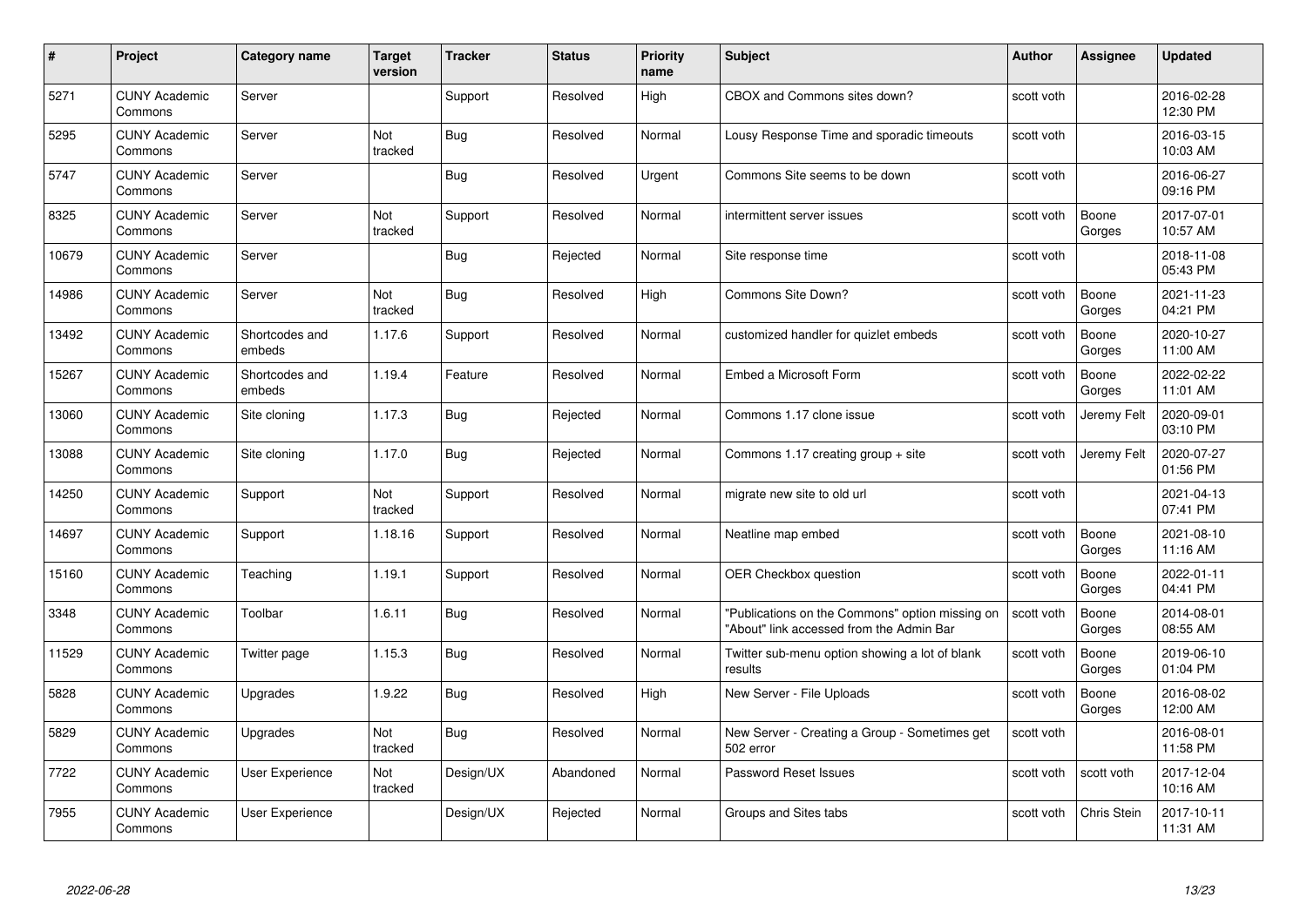| #     | Project                         | <b>Category name</b> | Target<br>version     | <b>Tracker</b> | <b>Status</b>        | <b>Priority</b><br>name | <b>Subject</b>                                                        | <b>Author</b> | <b>Assignee</b>   | <b>Updated</b>         |
|-------|---------------------------------|----------------------|-----------------------|----------------|----------------------|-------------------------|-----------------------------------------------------------------------|---------------|-------------------|------------------------|
| 3026  | <b>CUNY Academic</b><br>Commons | <b>UserVoice</b>     | <b>Not</b><br>tracked | Feature        | Rejected             | Normal                  | User Voice Upgrade                                                    | scott voth    | scott voth        | 2016-01-26<br>11:26 AM |
| 3098  | <b>CUNY Academic</b><br>Commons | <b>UserVoice</b>     | Not<br>tracked        | Support        | Rejected             | Normal                  | <b>Access to UserVoice</b>                                            | scott voth    | <b>Matt Gold</b>  | 2016-01-26<br>11:36 AM |
| 273   | <b>CUNY Academic</b><br>Commons | Wiki                 |                       | Feature        | Deferred             | Normal                  | Install Collection extension for MW                                   | scott voth    |                   | 2015-04-01<br>09:26 PM |
| 294   | <b>CUNY Academic</b><br>Commons | Wiki                 | 1.0.2                 | Bug            | Resolved             | Normal                  | TagAsCategory extension on the Wiki                                   | scott voth    | Boone<br>Gorges   | 2010-09-02<br>10:53 AM |
| 299   | <b>CUNY Academic</b><br>Commons | Wiki                 | 1.0.2                 | Bug            | Resolved             | Normal                  | Wiki Sidebar Search Option                                            | scott voth    | Boone<br>Gorges   | 2010-09-02<br>10:46 AM |
| 367   | <b>CUNY Academic</b><br>Commons | Wiki                 |                       | Feature        | Rejected             | Low                     | Wiki Search                                                           | scott voth    | Dominic<br>Giglio | 2016-05-31<br>12:16 PM |
| 437   | <b>CUNY Academic</b><br>Commons | Wiki                 | Not<br>tracked        | Bug            | Resolved             | High                    | Wiki not displaying images in newer pages                             | scott voth    | Boone<br>Gorges   | 2010-12-07<br>08:39 AM |
| 438   | <b>CUNY Academic</b><br>Commons | Wiki                 | Not<br>tracked        | <b>Bug</b>     | Resolved             | High                    | lost write privileges on wiki image folder                            | scott voth    | Boone<br>Gorges   | 2010-12-07<br>10:26 AM |
| 460   | <b>CUNY Academic</b><br>Commons | Wiki                 | Not<br>tracked        | Bug            | Resolved             | Normal                  | Older Images not showing up on Wiki after release Scott voth<br>1.1.1 |               | Boone<br>Gorges   | 2010-12-21<br>04:46 PM |
| 1379  | <b>CUNY Academic</b><br>Commons | Wiki                 | 1.3                   | Bug            | Resolved             | Normal                  | Help Link in the Admin Bar points to old Help<br>Page                 | scott voth    | Boone<br>Gorges   | 2011-12-09<br>09:08 AM |
| 1465  | CUNY Academic<br>Commons        | Wiki                 | 1.3.4                 | Bug            | Resolved             | Normal                  | TagAsCategory Extension & Wiki Inc Plugin                             | scott voth    | Boone<br>Gorges   | 2012-01-10<br>08:46 PM |
| 2056  | <b>CUNY Academic</b><br>Commons | Wiki                 |                       | Bug            | Rejected             | Normal                  | MediaWiki - Embedding Video Functionality<br>Seems Broken             | scott voth    | Boone<br>Gorges   | 2016-05-31<br>12:16 PM |
| 8602  | <b>CUNY Academic</b><br>Commons | WordPress - Media    |                       | Support        | Duplicate            | Normal                  | Member not able to access Media tab on site                           | scott voth    | Boone<br>Gorges   | 2017-08-29<br>11:54 AM |
| 11386 | <b>CUNY Academic</b><br>Commons | WordPress - Media    | Not<br>tracked        | Support        | Reporter<br>Feedback | Normal                  | disappearing images                                                   | scott voth    | Boone<br>Gorges   | 2019-05-14<br>10:32 AM |
| 12853 | <b>CUNY Academic</b><br>Commons | WordPress - Media    |                       | Bug            | Resolved             | Normal                  | Download All Media throws error                                       | scott voth    | Boone<br>Gorges   | 2020-05-29<br>09:26 AM |
| 15687 | <b>CUNY Academic</b><br>Commons | WordPress - Media    | 1.19.7                | Feature        | Resolved             | Normal                  | <b>Embed Microsoft Sway Content</b>                                   | scott voth    | Boone<br>Gorges   | 2022-04-12<br>11:31 AM |
| 371   | <b>CUNY Academic</b><br>Commons | WordPress (misc)     | 1.1                   | Feature        | Resolved             | Normal                  | Google Maps Embed - WordPress Plug-in<br>Request                      | scott voth    |                   | 2010-11-16<br>05:17 PM |
| 447   | <b>CUNY Academic</b><br>Commons | WordPress (misc)     | 1.1.4                 | <b>Bug</b>     | Resolved             | Normal                  | Widgetize Google Gadjets plugin                                       | scott voth    | Boone<br>Gorges   | 2010-12-18<br>12:24 PM |
| 448   | CUNY Academic<br>Commons        | WordPress (misc)     | 1.1.4                 | Bug            | Resolved             | Normal                  | Media Element HTML5 Player Plugin                                     | scott voth    | Boone<br>Gorges   | 2010-12-18<br>11:16 AM |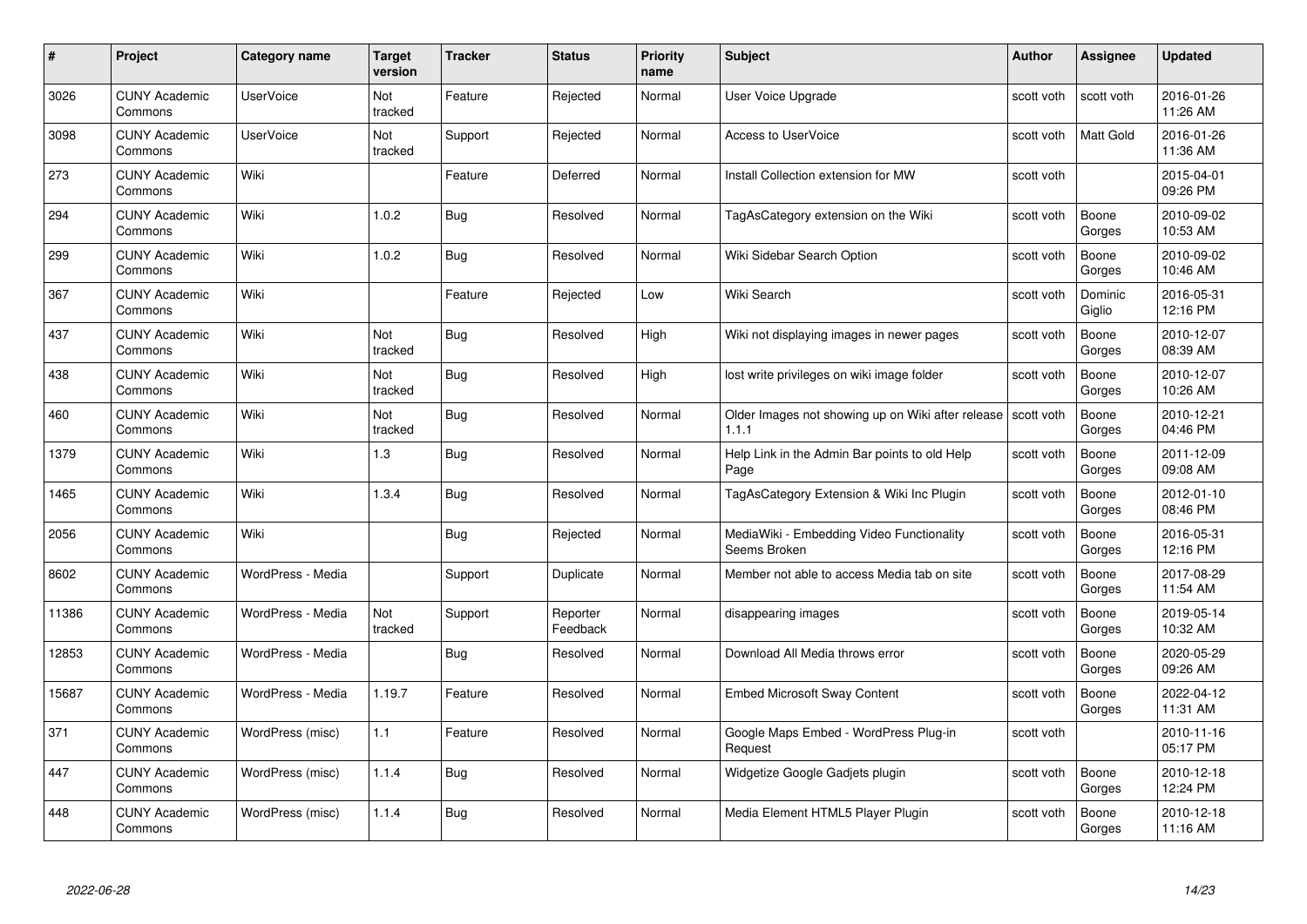| #    | Project                         | Category name    | <b>Target</b><br>version | <b>Tracker</b> | <b>Status</b> | <b>Priority</b><br>name | <b>Subject</b>                                                                | <b>Author</b> | Assignee          | <b>Updated</b>         |
|------|---------------------------------|------------------|--------------------------|----------------|---------------|-------------------------|-------------------------------------------------------------------------------|---------------|-------------------|------------------------|
| 461  | <b>CUNY Academic</b><br>Commons | WordPress (misc) | 1.1.3                    | <b>Bug</b>     | Resolved      | Normal                  | Atahualpa 3.3.3 - does it need to be upgraded for<br><b>WP3?</b>              | scott voth    | Boone<br>Gorges   | 2010-12-13<br>09:15 PM |
| 535  | <b>CUNY Academic</b><br>Commons | WordPress (misc) | 1.1.10                   | <b>Bug</b>     | Resolved      | Low                     | Unable to Activate "Apture" Plugin on new blog                                | scott voth    | Boone<br>Gorges   | 2011-03-08<br>08:45 PM |
| 536  | <b>CUNY Academic</b><br>Commons | WordPress (misc) | Not<br>tracked           | Feature        | Resolved      | Low                     | Generate statistics on themes used by Commons<br>bloggers                     | scott voth    | Matt Gold         | 2011-02-20<br>12:44 PM |
| 569  | <b>CUNY Academic</b><br>Commons | WordPress (misc) | 1.1.10                   | <b>Bug</b>     | Resolved      | Normal                  | Issue found switching between Green Park, Woo<br>Canvas Theme, and back again | scott voth    | Boone<br>Gorges   | 2011-02-08<br>05:35 PM |
| 573  | <b>CUNY Academic</b><br>Commons | WordPress (misc) |                          | Support        | Resolved      | Normal                  | Vimeo Plus                                                                    | scott voth    | scott voth        | 2011-02-13<br>12:03 PM |
| 587  | <b>CUNY Academic</b><br>Commons | WordPress (misc) | 1.1.10                   | Feature        | Resolved      | Normal                  | Zotero Plugin - ZotPress                                                      | scott voth    | Boone<br>Gorges   | 2011-02-21<br>05:44 PM |
| 592  | <b>CUNY Academic</b><br>Commons | WordPress (misc) | Not<br>tracked           | <b>Bug</b>     | Resolved      | Normal                  | Trouble adding new user to Blog                                               | scott voth    | Matt Gold         | 2011-02-19<br>04:39 PM |
| 594  | <b>CUNY Academic</b><br>Commons | WordPress (misc) | Not<br>tracked           | Feature        | Resolved      | Normal                  | Add more meaningful error messages when<br>adding users to blogs doesn't work | scott voth    | scott voth        | 2012-01-02<br>09:51 PM |
| 737  | <b>CUNY Academic</b><br>Commons | WordPress (misc) |                          | Feature        | Resolved      | Normal                  | Add Explanation of "Sort & Shuffle" to Atahualpa<br>Codex documentation       | scott voth    | scott voth        | 2011-06-05<br>10:39 AM |
| 1155 | <b>CUNY Academic</b><br>Commons | WordPress (misc) | 1.2.5                    | Feature        | Resolved      | Normal                  | Add Fancybox WordPress plugin                                                 | scott voth    | Boone<br>Gorges   | 2011-09-12<br>05:48 PM |
| 1222 | <b>CUNY Academic</b><br>Commons | WordPress (misc) | 1.5                      | Feature        | Resolved      | Normal                  | <b>Evaluate Premium Themes for "The Commons</b><br>Classified"                | scott voth    | Boone<br>Gorges   | 2011-11-29<br>10:23 AM |
| 1310 | <b>CUNY Academic</b><br>Commons | WordPress (misc) | $1.3$                    | Feature        | Resolved      | Low                     | Zotpress                                                                      | scott voth    |                   | 2011-12-08<br>07:08 PM |
| 1355 | <b>CUNY Academic</b><br>Commons | WordPress (misc) | $1.3$                    | Feature        | Resolved      | Normal                  | Plugin request: Tagline Rotator                                               | scott voth    | Boone<br>Gorges   | 2011-12-08<br>07:04 PM |
| 1396 | <b>CUNY Academic</b><br>Commons | WordPress (misc) | 1.3.13                   | <b>Bug</b>     | Resolved      | Normal                  | InLine Google Docs Plugin Not Working                                         | scott voth    | Boone<br>Gorges   | 2012-05-22<br>11:36 AM |
| 1427 | <b>CUNY Academic</b><br>Commons | WordPress (misc) | 1.3.5                    | Feature        | Resolved      | Normal                  | Plugin Request: jQuery Vertical Accordion Menu                                | scott voth    | Boone<br>Gorges   | 2012-01-16<br>08:17 PM |
| 1444 | <b>CUNY Academic</b><br>Commons | WordPress (misc) | Future<br>release        | Feature        | Resolved      | Normal                  | Plugin Request: Google Analytics For WordPress                                | scott voth    | Dominic<br>Giglio | 2012-07-14<br>09:28 AM |
| 1502 | <b>CUNY Academic</b><br>Commons | WordPress (misc) | 1.3.4                    | Support        | Resolved      | Normal                  | The Commons Classified - ClassiPress Theme                                    | scott voth    | Boone<br>Gorges   | 2012-01-13<br>09:09 AM |
| 1645 | <b>CUNY Academic</b><br>Commons | WordPress (misc) | 1.3.8                    | <b>Bug</b>     | Resolved      | Normal                  | WordTube Plugin can't find "JW Player" - fails to<br>play .swf files          | scott voth    | Boone<br>Gorges   | 2012-02-23<br>07:27 PM |
| 1656 | <b>CUNY Academic</b><br>Commons | WordPress (misc) | 1.3.10                   | <b>Bug</b>     | Rejected      | High                    | WordTube Player Still Doesn't Play SWF Files                                  | scott voth    | Boone<br>Gorges   | 2012-03-29<br>07:59 PM |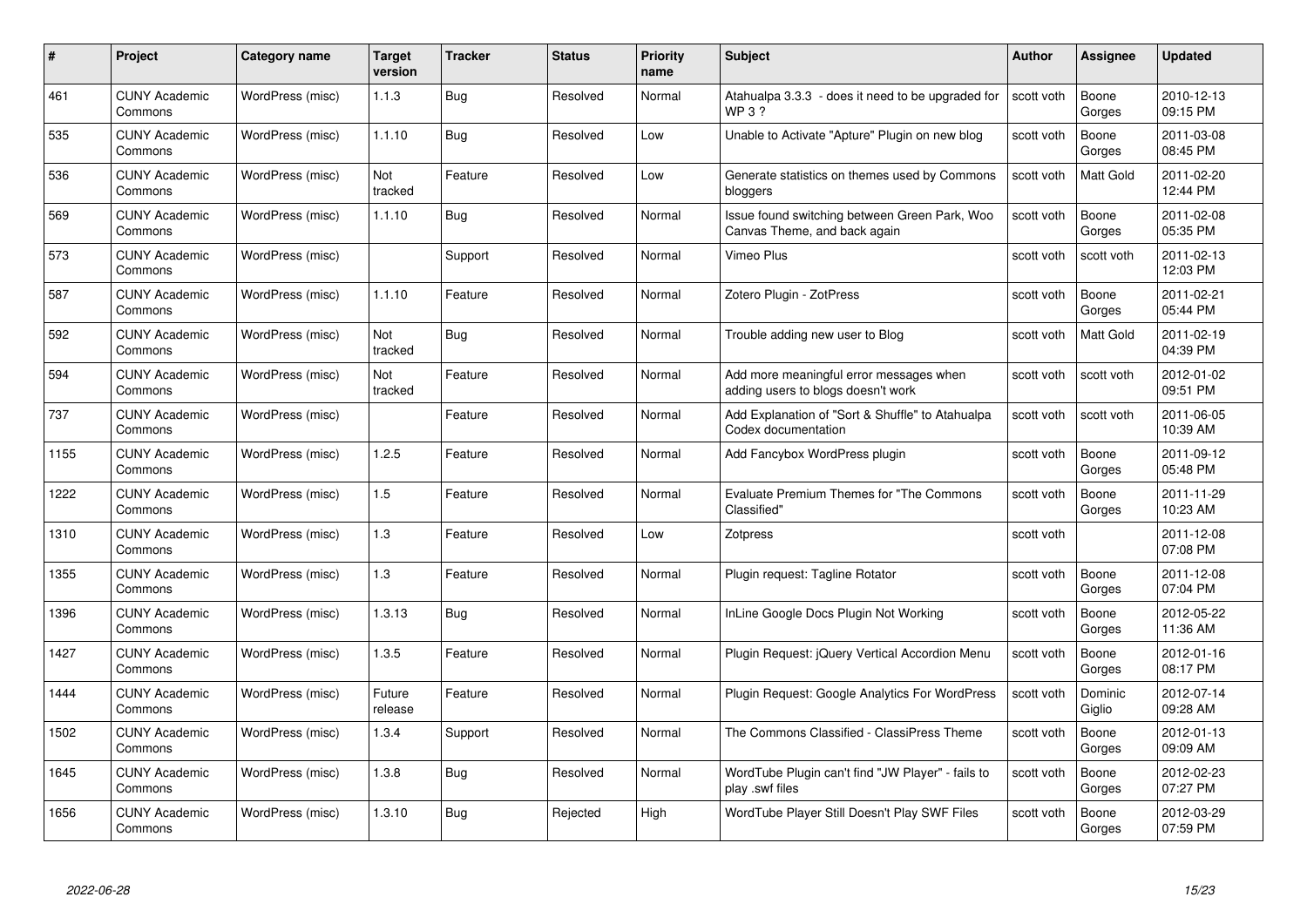| #    | Project                         | Category name    | Target<br>version | <b>Tracker</b> | <b>Status</b> | <b>Priority</b><br>name | <b>Subject</b>                                                            | Author     | <b>Assignee</b>   | <b>Updated</b>         |
|------|---------------------------------|------------------|-------------------|----------------|---------------|-------------------------|---------------------------------------------------------------------------|------------|-------------------|------------------------|
| 1716 | <b>CUNY Academic</b><br>Commons | WordPress (misc) | 1.3.9             | Feature        | Resolved      | Normal                  | Plugin Request: Blogger Importer                                          | scott voth | Boone<br>Gorges   | 2012-03-12<br>11:56 AM |
| 1717 | <b>CUNY Academic</b><br>Commons | WordPress (misc) | 1.3.9             | Bug            | Resolved      | Normal                  | SimplePie For WP not working - need a writable<br>Cache Folder            | scott voth | Boone<br>Gorges   | 2012-03-12<br>12:17 PM |
| 1718 | <b>CUNY Academic</b><br>Commons | WordPress (misc) | 1.4               | Feature        | Resolved      | Normal                  | Plugin Request - Live Journal Importer                                    | scott voth | Boone<br>Gorges   | 2012-03-19<br>10:48 PM |
| 1719 | <b>CUNY Academic</b><br>Commons | WordPress (misc) | 1.3.9             | Feature        | Resolved      | Normal                  | Plugin Request: RSS Importer                                              | scott voth | Boone<br>Gorges   | 2012-03-12<br>11:59 AM |
| 1720 | <b>CUNY Academic</b><br>Commons | WordPress (misc) | 1.3.9             | Feature        | Resolved      | Normal                  | Plugin Request: Tumblr Importer                                           | scott voth | Boone<br>Gorges   | 2012-03-12<br>11:57 AM |
| 1746 | <b>CUNY Academic</b><br>Commons | WordPress (misc) | 1.3.10            | Feature        | Resolved      | Normal                  | Max Number of Items in a Tag Cloud                                        | scott voth | Boone<br>Gorges   | 2012-03-29<br>10:09 AM |
| 1797 | <b>CUNY Academic</b><br>Commons | WordPress (misc) | 1.3.10.1          | <b>Bug</b>     | Resolved      | Urgent                  | JITP link doesn't seem to be working - "page not<br>redirecting properly" | scott voth | Boone<br>Gorges   | 2012-03-30<br>08:38 AM |
| 1848 | <b>CUNY Academic</b><br>Commons | WordPress (misc) | 1.3.13            | Bug            | Resolved      | Normal                  | Having Issues with Saving Menu Changes on the<br><b>Commons Codex</b>     | scott voth | Boone<br>Gorges   | 2012-04-26<br>07:48 PM |
| 1932 | <b>CUNY Academic</b><br>Commons | WordPress (misc) | Not<br>tracked    | <b>Bug</b>     | Resolved      | Normal                  | Lost access to Create Hero Slides                                         | scott voth | Boone<br>Gorges   | 2012-06-12<br>08:34 AM |
| 1947 | <b>CUNY Academic</b><br>Commons | WordPress (misc) | 1.3.15            | <b>Bug</b>     | Rejected      | Normal                  | Inline Google Docs - SSL required                                         | scott voth | Boone<br>Gorges   | 2012-06-25<br>09:12 AM |
| 1948 | <b>CUNY Academic</b><br>Commons | WordPress (misc) | 1.3.15            | <b>Bug</b>     | Rejected      | Normal                  | Verite Timeline plugin                                                    | scott voth | Boone<br>Gorges   | 2012-06-25<br>09:10 AM |
| 2009 | <b>CUNY Academic</b><br>Commons | WordPress (misc) | 1.3.17            | Feature        | Resolved      | Urgent                  | New Child Theme for Woo Theme 'Simplicity'                                | scott voth | Boone<br>Gorges   | 2012-08-01<br>12:25 AM |
| 2080 | <b>CUNY Academic</b><br>Commons | WordPress (misc) | 1.5.21            | Feature        | Resolved      | Normal                  | Upgrade Woo Canvas to Current Version (5.0) -<br>Responsive               | scott voth | Dominic<br>Giglio | 2014-03-12<br>01:42 PM |
| 2112 | <b>CUNY Academic</b><br>Commons | WordPress (misc) | 1.4.5             | Bug            | Resolved      | Normal                  | Codex Slider getting a jquery error                                       | scott voth | Dominic<br>Giglio | 2012-09-18<br>06:38 PM |
| 2190 | <b>CUNY Academic</b><br>Commons | WordPress (misc) | Not<br>tracked    | Support        | Resolved      | Normal                  | reset "dlbaker.commons.gc.cuny.edu"                                       | scott voth | Dominic<br>Giglio | 2012-11-14<br>03:59 PM |
| 2209 | <b>CUNY Academic</b><br>Commons | WordPress (misc) |                   | Feature        | Resolved      | Normal                  | Install Q & A Plugin on Commonsinabox.org                                 | scott voth | Boone<br>Gorges   | 2012-10-21<br>10:53 AM |
| 2332 | <b>CUNY Academic</b><br>Commons | WordPress (misc) | 1.4.20            | Bug            | Resolved      | Normal                  | Arras Theme Slider gets jquery error                                      | scott voth | Dominic<br>Giglio | 2013-03-01<br>07:55 PM |
| 2347 | <b>CUNY Academic</b><br>Commons | WordPress (misc) | Not<br>tracked    | <b>Bug</b>     | Resolved      | High                    | higheredexecutivecertificate.commons.gc.cuny.ed<br>u/                     | scott voth | Boone<br>Gorges   | 2014-05-01<br>08:00 PM |
| 2392 | CUNY Academic<br>Commons        | WordPress (misc) | Not<br>tracked    | <b>Bug</b>     | Resolved      | Normal                  | Lost Access to Create Hero Slides                                         | scott voth | Boone<br>Gorges   | 2013-02-04<br>10:25 AM |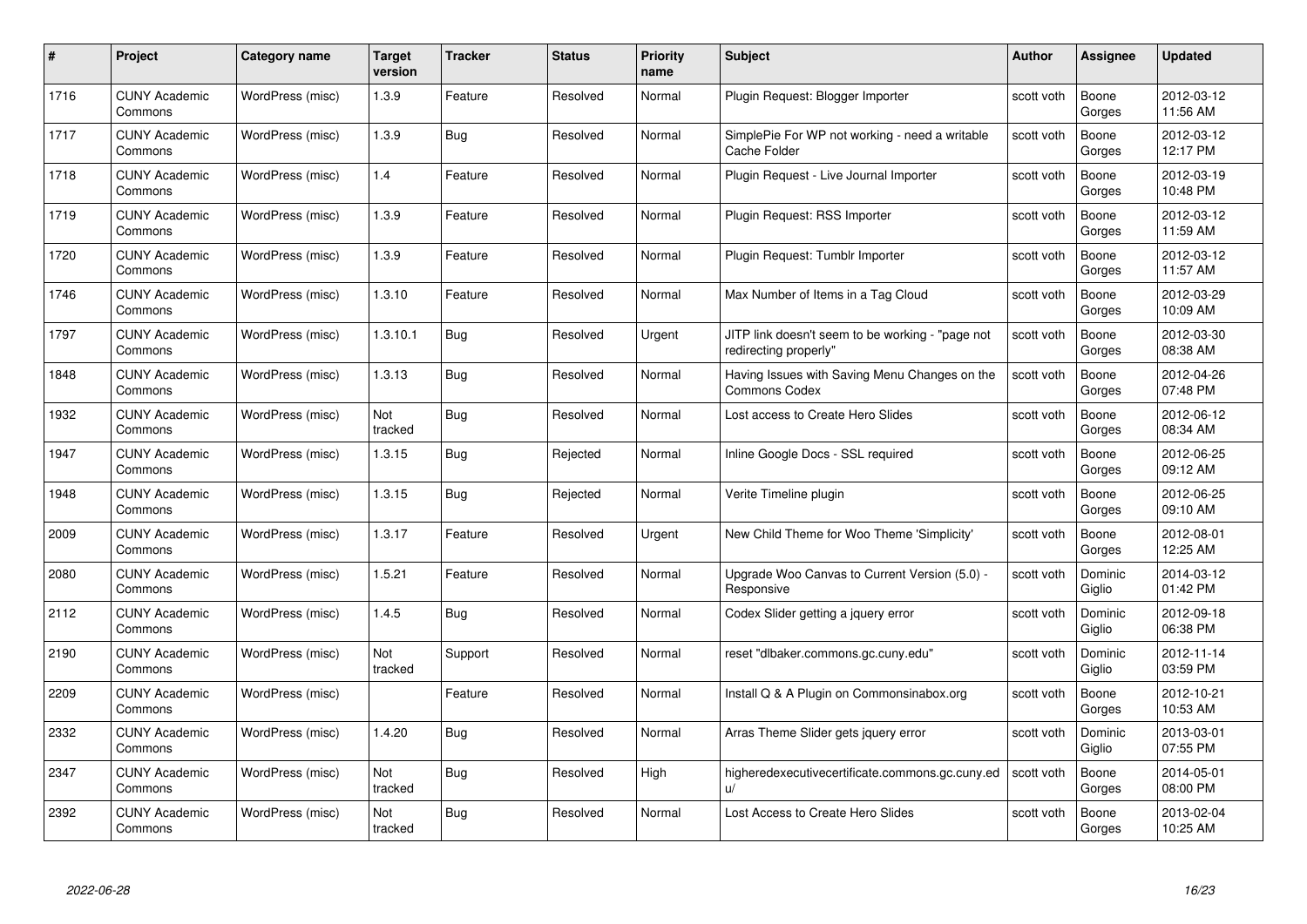| #     | Project                         | <b>Category name</b> | Target<br>version | <b>Tracker</b> | <b>Status</b> | <b>Priority</b><br>name | <b>Subject</b>                                               | Author     | Assignee        | <b>Updated</b>         |
|-------|---------------------------------|----------------------|-------------------|----------------|---------------|-------------------------|--------------------------------------------------------------|------------|-----------------|------------------------|
| 2436  | <b>CUNY Academic</b><br>Commons | WordPress (misc)     | 1.4.20            | Bug            | Resolved      | Normal                  | Commons News blog - Commons Buzz Slider                      | scott voth | Boone<br>Gorges | 2013-02-28<br>11:27 AM |
| 2511  | <b>CUNY Academic</b><br>Commons | WordPress (misc)     |                   | Bug            | Resolved      | Normal                  | Lost Access to Create Hero Slides                            | scott voth | Boone<br>Gorges | 2013-03-11<br>10:24 AM |
| 2525  | <b>CUNY Academic</b><br>Commons | WordPress (misc)     | 1.4.25            | Bug            | Resolved      | Normal                  | Twitter Widget Pro Plugin                                    | scott voth |                 | 2013-04-21<br>07:34 PM |
| 2581  | <b>CUNY Academic</b><br>Commons | WordPress (misc)     | 1.6.3             | <b>Bug</b>     | Resolved      | Low                     | <b>Blog Deleted?</b>                                         | scott voth | Boone<br>Gorges | 2014-05-12<br>02:46 PM |
| 2679  | <b>CUNY Academic</b><br>Commons | WordPress (misc)     | Not<br>tracked    | Support        | Resolved      | Normal                  | WP Post to PDF plugin Logo                                   | scott voth | Boone<br>Gorges | 2014-11-03<br>03:53 PM |
| 2813  | <b>CUNY Academic</b><br>Commons | WordPress (misc)     | 1.5.5             | Feature        | Resolved      | Normal                  | WordPress plugin request - MailPoet                          | scott voth | Boone<br>Gorges | 2013-10-11<br>08:18 PM |
| 2878  | <b>CUNY Academic</b><br>Commons | WordPress (misc)     | Not<br>tracked    | Support        | Resolved      | Normal                  | Domain Mapping Request - Sarah Welsh                         | scott voth | Boone<br>Gorges | 2016-01-26<br>12:39 AM |
| 2900  | <b>CUNY Academic</b><br>Commons | WordPress (misc)     |                   | Support        | Resolved      | Normal                  | Theme request - Imbalance2                                   | scott voth | Boone<br>Gorges | 2013-11-23<br>10:30 AM |
| 2946  | <b>CUNY Academic</b><br>Commons | WordPress (misc)     |                   | Support        | Resolved      | Normal                  | Help Delete WP site with broken link                         | scott voth |                 | 2014-02-08<br>09:53 AM |
| 2966  | <b>CUNY Academic</b><br>Commons | WordPress (misc)     |                   | Support        | Resolved      | Normal                  | Lost Access to Create/Deactivate Hero Slides                 | scott voth | Boone<br>Gorges | 2014-01-20<br>05:06 PM |
| 3424  | <b>CUNY Academic</b><br>Commons | WordPress (misc)     | Not<br>tracked    | Support        | Resolved      | Urgent                  | Getting "Error establishing a database connection'           | scott voth | Matt Gold       | 2016-01-26<br>12:06 PM |
| 3500  | <b>CUNY Academic</b><br>Commons | WordPress (misc)     |                   | Support        | Rejected      | Normal                  | Invitation to Join Site Unsuccessful?                        | scott voth | Boone<br>Gorges | 2014-09-28<br>01:28 PM |
| 3935  | <b>CUNY Academic</b><br>Commons | WordPress (misc)     |                   | <b>Bug</b>     | Duplicate     | Normal                  | Member consistently gets blank page php when<br>saving posts | scott voth | Boone<br>Gorges | 2015-03-21<br>12:00 PM |
| 4631  | <b>CUNY Academic</b><br>Commons | WordPress (misc)     | Not<br>tracked    | <b>Bug</b>     | Rejected      | High                    | caching/ssl issues ??                                        | scott voth | Boone<br>Gorges | 2016-01-26<br>10:35 AM |
| 7954  | <b>CUNY Academic</b><br>Commons | WordPress (misc)     | Not<br>tracked    | Support        | Resolved      | Normal                  | Public site not showing up in "Sites"                        | scott voth | Boone<br>Gorges | 2017-11-15<br>11:01 AM |
| 8683  | <b>CUNY Academic</b><br>Commons | WordPress (misc)     | 1.11.12           | Support        | Resolved      | Normal                  | site banner getting overlaid by black WordPress<br>nav bar   | scott voth |                 | 2017-09-11<br>09:32 PM |
| 9675  | <b>CUNY Academic</b><br>Commons | WordPress (misc)     |                   | Support        | Resolved      | Normal                  | Upload html file to new labor forum site                     | scott voth |                 | 2018-04-30<br>09:15 PM |
| 10071 | <b>CUNY Academic</b><br>Commons | WordPress (misc)     | Not<br>tracked    | <b>Bug</b>     | Resolved      | Normal                  | News Site not displaying                                     | scott voth |                 | 2018-07-30<br>01:19 PM |
| 10171 | <b>CUNY Academic</b><br>Commons | WordPress (misc)     | Not<br>tracked    | Support        | Resolved      | Normal                  | <b>Migration Question</b>                                    | scott voth |                 | 2018-09-12<br>01:48 PM |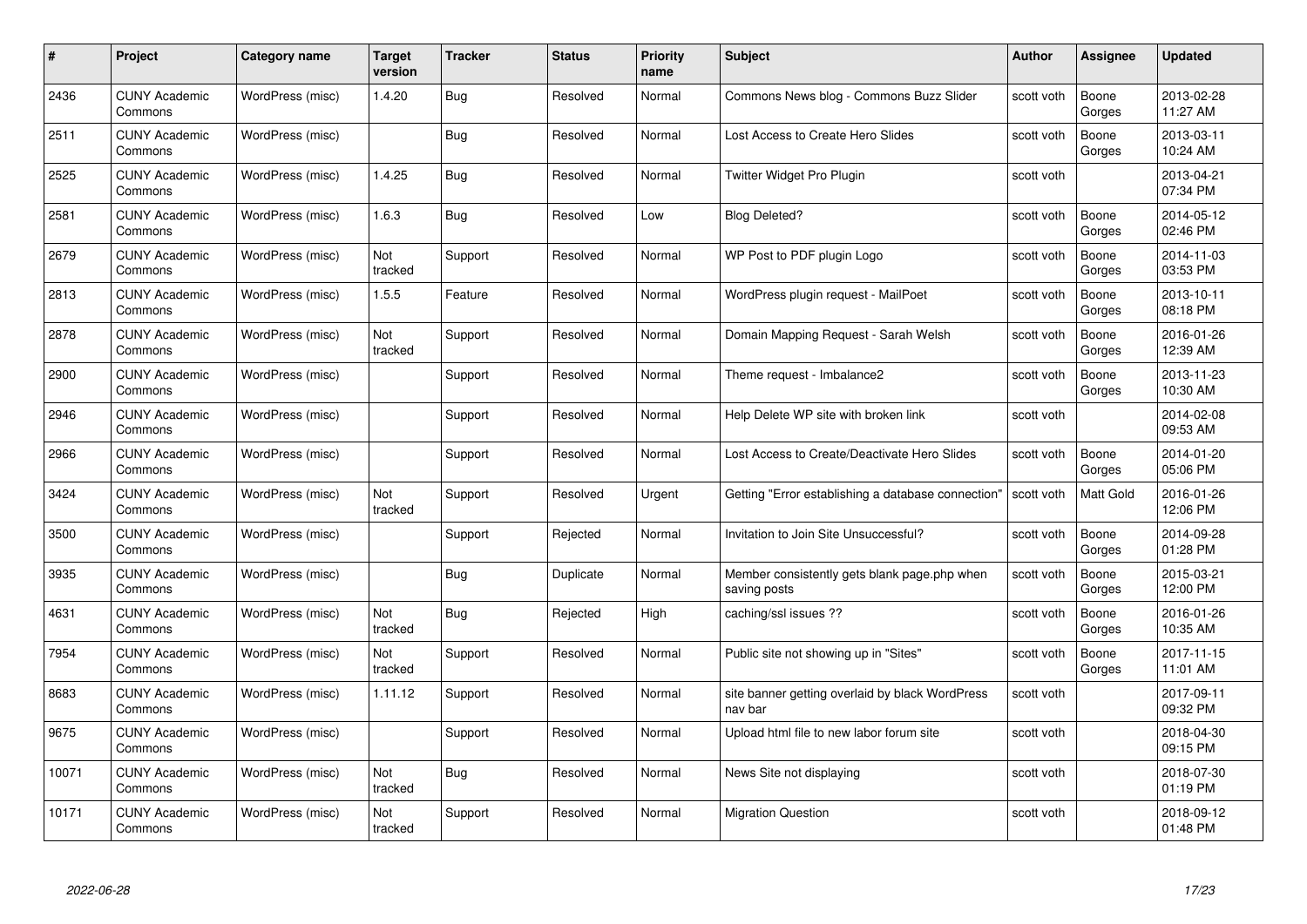| #     | Project                         | Category name                     | Target<br>version | <b>Tracker</b> | <b>Status</b>        | <b>Priority</b><br>name | <b>Subject</b>                                                | Author     | Assignee              | <b>Updated</b>         |
|-------|---------------------------------|-----------------------------------|-------------------|----------------|----------------------|-------------------------|---------------------------------------------------------------|------------|-----------------------|------------------------|
| 11135 | <b>CUNY Academic</b><br>Commons | WordPress (misc)                  | 1.14.7            | Support        | Resolved             | Normal                  | Add Handler for Piktochart                                    | scott voth | Raymond<br><b>Hoh</b> | 2019-02-26<br>02:04 PM |
| 12955 | <b>CUNY Academic</b><br>Commons | WordPress (misc)                  | 1.16.14           | Support        | Resolved             | Normal                  | Leaflet JS maps                                               | scott voth | Boone<br>Gorges       | 2020-06-23<br>10:53 AM |
| 12961 | <b>CUNY Academic</b><br>Commons | WordPress (misc)                  | 1.16.14           | Support        | Resolved             | Normal                  | Embed Loom.com resources                                      | scott voth | Boone<br>Gorges       | 2020-06-22<br>01:07 PM |
| 12962 | <b>CUNY Academic</b><br>Commons | WordPress (misc)                  | 1.16.14           | Support        | Resolved             | Normal                  | knowmia embed                                                 | scott voth | Boone<br>Gorges       | 2020-06-23<br>02:56 PM |
| 14113 | <b>CUNY Academic</b><br>Commons | WordPress (misc)                  | Future<br>release | <b>Bug</b>     | Hold                 | Normal                  | Block Editor Not Working on this page - Json error            | scott voth | Boone<br>Gorges       | 2021-03-05<br>11:01 AM |
| 15204 | <b>CUNY Academic</b><br>Commons | WordPress (misc)                  |                   | Support        | Resolved             | Normal                  | PDF export replaces Polish letter "ł" with "?"                | scott voth |                       | 2022-01-19<br>04:35 PM |
| 15767 | <b>CUNY Academic</b><br>Commons | WordPress (misc)                  |                   | Support        | New                  | Normal                  | Site loading slowly                                           | scott voth | Boone<br>Gorges       | 2022-04-04<br>08:56 PM |
| 15830 | <b>CUNY Academic</b><br>Commons | WordPress (misc)                  | 1.19.7            | Feature        | Resolved             | Normal                  | zeemaps embed                                                 | scott voth | Boone<br>Gorges       | 2022-04-12<br>11:31 AM |
| 16245 | <b>CUNY Academic</b><br>Commons | WordPress (misc)                  |                   | <b>Bug</b>     | Reporter<br>Feedback | Normal                  | Save Button missing on WordPress Profile page                 | scott voth | Raymond<br>Hoh        | 2022-06-16<br>03:09 PM |
| 3957  | <b>CUNY Academic</b><br>Commons | <b>WordPress</b><br>(Permissions) |                   | Support        | Resolved             | Normal                  | Lost Access to Create Hero Slides                             | scott voth | Boone<br>Gorges       | 2015-03-30<br>08:57 PM |
| 5830  | <b>CUNY Academic</b><br>Commons | <b>WordPress</b><br>(Permissions) | Not<br>tracked    | <b>Bug</b>     | Resolved             | Normal                  | Lost access to create hero slides - please<br>reinstate       | scott voth | Boone<br>Gorges       | 2016-07-25<br>10:01 AM |
| 13312 | <b>CUNY Academic</b><br>Commons | <b>WordPress</b><br>(Permissions) | 1.18.8            | Support        | Resolved             | Normal                  | Site Header Issue Using Teaching Template                     | scott voth | Jeremy Felt           | 2021-04-13<br>11:21 AM |
| 3198  | <b>CUNY Academic</b><br>Commons | <b>WordPress Plugins</b>          |                   | Support        | Rejected             | Normal                  | Revolution Slider plugin gets error when creating<br>"layers" | scott voth | Boone<br>Gorges       | 2014-05-21<br>09:57 PM |
| 3200  | <b>CUNY Academic</b><br>Commons | <b>WordPress Plugins</b>          | 1.6.4             | <b>Bug</b>     | Resolved             | Normal                  | Plugin Request: Social Stickers                               | scott voth | Boone<br>Gorges       | 2014-05-21<br>09:53 PM |
| 3358  | <b>CUNY Academic</b><br>Commons | <b>WordPress Plugins</b>          | 1.6.11            | Support        | Resolved             | Normal                  | Plugin Request: GeoMashUp                                     | scott voth | Boone<br>Gorges       | 2014-08-01<br>08:40 AM |
| 3576  | <b>CUNY Academic</b><br>Commons | <b>WordPress Plugins</b>          | 1.7.1             | Support        | Resolved             | Normal                  | Plugin Request: Better Search                                 | scott voth | Boone<br>Gorges       | 2014-10-21<br>11:26 AM |
| 3600  | <b>CUNY Academic</b><br>Commons | <b>WordPress Plugins</b>          | 1.7.2             | Support        | Resolved             | Normal                  | New Plugin Request - Meta-Slider                              | scott voth | Boone<br>Gorges       | 2014-11-01<br>02:29 PM |
| 3940  | <b>CUNY Academic</b><br>Commons | <b>WordPress Plugins</b>          | 1.7.16            | Support        | Resolved             | Normal                  | Plugin Request - Amazon Link                                  | scott voth | Boone<br>Gorges       | 2015-03-21<br>08:45 PM |
| 4419  | <b>CUNY Academic</b><br>Commons | <b>WordPress Plugins</b>          | 1.8.8             | Support        | Resolved             | Normal                  | Activate "WordPress Importer" by Default                      | scott voth | Raymond<br>Hoh        | 2015-08-11<br>08:29 PM |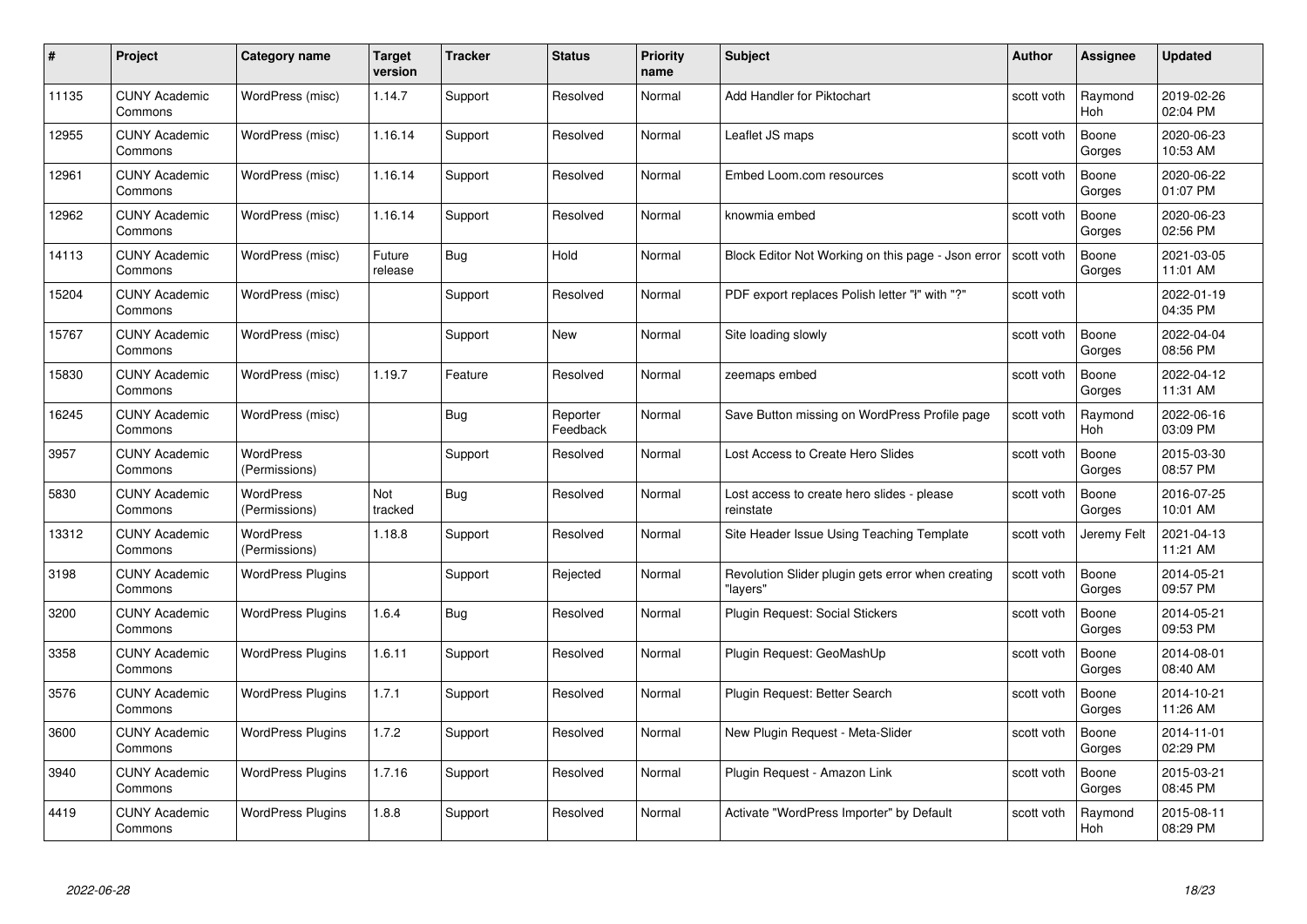| #    | Project                         | Category name            | Target<br>version | <b>Tracker</b> | <b>Status</b> | <b>Priority</b><br>name | <b>Subject</b>                                                        | <b>Author</b> | <b>Assignee</b> | <b>Updated</b>         |
|------|---------------------------------|--------------------------|-------------------|----------------|---------------|-------------------------|-----------------------------------------------------------------------|---------------|-----------------|------------------------|
| 4603 | <b>CUNY Academic</b><br>Commons | <b>WordPress Plugins</b> |                   | Support        | Resolved      | Normal                  | Plugin Request: Search and Filter                                     | scott voth    | Boone<br>Gorges | 2015-09-21<br>11:31 AM |
| 5493 | <b>CUNY Academic</b><br>Commons | <b>WordPress Plugins</b> |                   | <b>Bug</b>     | Rejected      | Normal                  | Plugin Request - WP Data Tables                                       | scott voth    | Boone<br>Gorges | 2016-04-27<br>02:55 PM |
| 5548 | <b>CUNY Academic</b><br>Commons | <b>WordPress Plugins</b> | 1.9.15            | Feature        | Resolved      | Normal                  | Plugin Reguest: Inventory Manager - Michael<br>Madden                 | scott voth    |                 | 2016-05-11<br>11:27 PM |
| 5569 | <b>CUNY Academic</b><br>Commons | <b>WordPress Plugins</b> | 1.9.18            | Feature        | Resolved      | Normal                  | WP Inventory Manager Add-On - Michael Madden                          | scott voth    | Boone<br>Gorges | 2016-06-12<br>10:39 AM |
| 5582 | <b>CUNY Academic</b><br>Commons | <b>WordPress Plugins</b> | 1.9.17            | <b>Bug</b>     | Resolved      | Normal                  | Visual Composer Not Working with Bridge Theme<br>Anymore              | scott voth    | Boone<br>Gorges | 2016-06-01<br>10:56 PM |
| 5653 | <b>CUNY Academic</b><br>Commons | <b>WordPress Plugins</b> | 1.9.19            | Feature        | Resolved      | Normal                  | Plugin Request - Simple Custom Post Order -<br>Cynthia Tobar          | scott voth    | Boone<br>Gorges | 2016-06-21<br>10:19 PM |
| 5885 | <b>CUNY Academic</b><br>Commons | <b>WordPress Plugins</b> | 1.9.24            | Support        | Resolved      | Normal                  | Plugin Request - Knight Lab Timeline                                  | scott voth    | Boone<br>Gorges | 2016-08-11<br>10:56 PM |
| 6000 | <b>CUNY Academic</b><br>Commons | <b>WordPress Plugins</b> | 1.9.27            | <b>Bug</b>     | Resolved      | Normal                  | Unconfirmed Users Plugin is visible on all sites                      | scott voth    | Boone<br>Gorges | 2016-09-11<br>09:10 PM |
| 6178 | <b>CUNY Academic</b><br>Commons | <b>WordPress Plugins</b> |                   | Bug            | Rejected      | Normal                  | Social Sharing via JetPack Not Working                                | scott voth    | Daniel Jones    | 2017-05-01<br>10:24 PM |
| 7289 | <b>CUNY Academic</b><br>Commons | <b>WordPress Plugins</b> | Future<br>release | Support        | Abandoned     | Normal                  | OHMS - Metadata Synchronizer - Cynthia Tobar<br><b>Oral Histories</b> | scott voth    | Boone<br>Gorges | 2018-07-22<br>01:22 PM |
| 7738 | <b>CUNY Academic</b><br>Commons | <b>WordPress Plugins</b> | 1.10.12           | Feature        | Resolved      | Normal                  | Image Attribution Tagger                                              | scott voth    |                 | 2017-03-02<br>02:22 PM |
| 7870 | <b>CUNY Academic</b><br>Commons | <b>WordPress Plugins</b> | 1.10.15           | Feature        | Resolved      | Normal                  | Plugin request: Smush It                                              | scott voth    | Boone<br>Gorges | 2017-03-31<br>10:28 AM |
| 7883 | <b>CUNY Academic</b><br>Commons | <b>WordPress Plugins</b> |                   | Feature        | Rejected      | Normal                  | plugin request                                                        | scott voth    | Boone<br>Gorges | 2017-04-01<br>11:10 AM |
| 8149 | <b>CUNY Academic</b><br>Commons | <b>WordPress Plugins</b> | 1.11              | Support        | Resolved      | Normal                  | Plugin Request - YouTube                                              | scott voth    | Boone<br>Gorges | 2017-05-15<br>09:54 AM |
| 8454 | <b>CUNY Academic</b><br>Commons | <b>WordPress Plugins</b> | 1.11.9            | Support        | Resolved      | Normal                  | activate WP Bakery Visual Composer plugin for<br>child theme          | scott voth    | Boone<br>Gorges | 2017-08-10<br>02:09 PM |
| 8706 | <b>CUNY Academic</b><br>Commons | <b>WordPress Plugins</b> | 1.11.13           | Support        | Resolved      | Normal                  | Plugin Request - Accordion Slider lite                                | scott voth    |                 | 2017-09-22<br>10:01 AM |
| 9053 | <b>CUNY Academic</b><br>Commons | <b>WordPress Plugins</b> | 1.12.6            | Support        | Resolved      | Normal                  | WPBakery Visual Composer plugin Not Working                           | scott voth    |                 | 2018-01-09<br>07:50 PM |
| 9217 | <b>CUNY Academic</b><br>Commons | <b>WordPress Plugins</b> | 1.12.9            | Support        | Resolved      | Normal                  | Plugin Request - Text to Speech Widget                                | scott voth    |                 | 2018-02-27<br>11:05 AM |
| 9221 | CUNY Academic<br>Commons        | <b>WordPress Plugins</b> | 1.16.6            | Support        | Resolved      | Normal                  | Plugin Reguest - Quiz and Survey Master                               | scott voth    |                 | 2020-02-25<br>10:55 AM |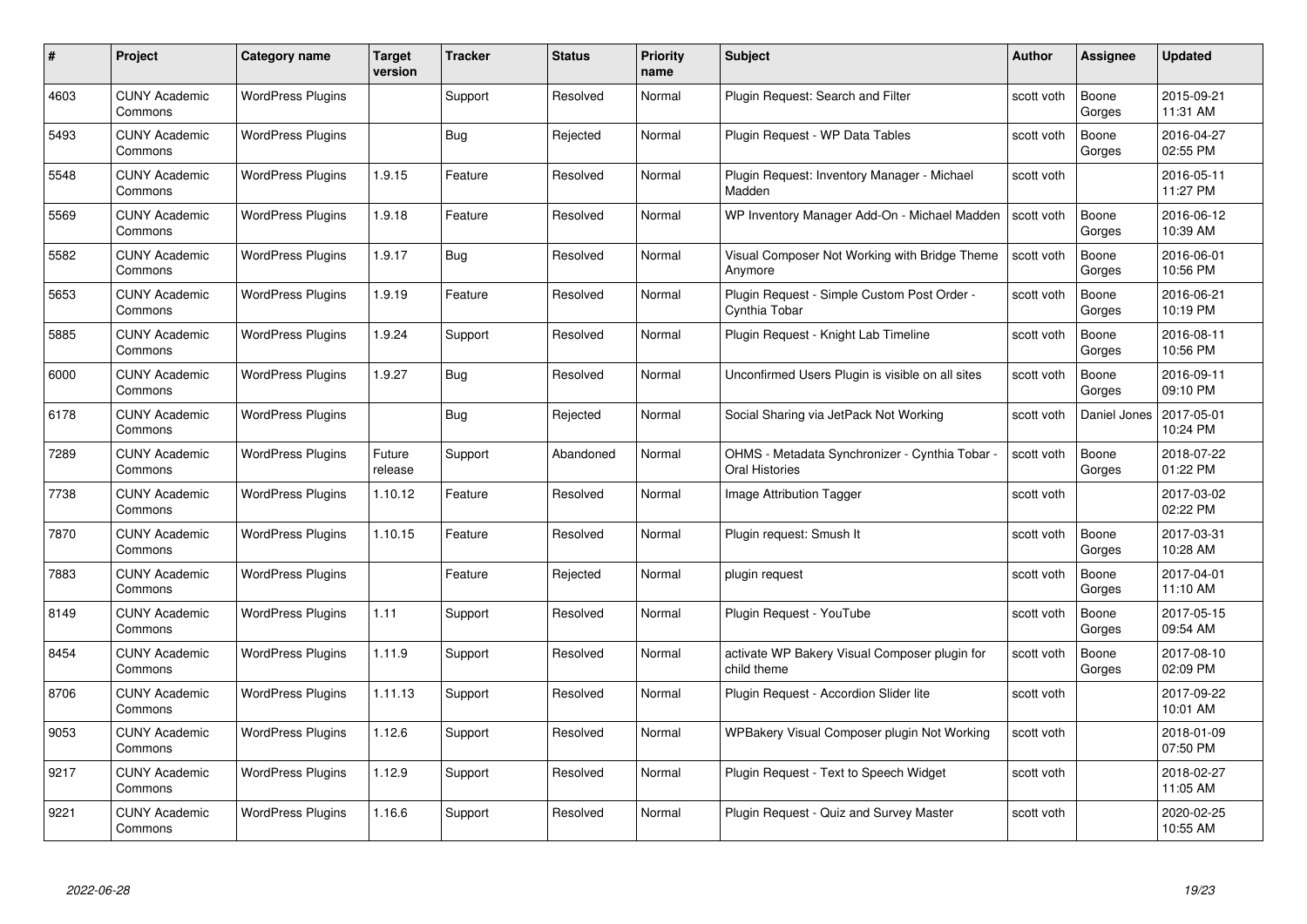| #     | Project                         | Category name            | <b>Target</b><br>version | <b>Tracker</b> | <b>Status</b>        | <b>Priority</b><br>name | <b>Subject</b>                                                    | <b>Author</b> | <b>Assignee</b>       | <b>Updated</b>         |
|-------|---------------------------------|--------------------------|--------------------------|----------------|----------------------|-------------------------|-------------------------------------------------------------------|---------------|-----------------------|------------------------|
| 9370  | <b>CUNY Academic</b><br>Commons | <b>WordPress Plugins</b> | 1.12.11                  | Support        | Resolved             | Normal                  | Text to Speech plugin                                             | scott voth    | Boone<br>Gorges       | 2018-03-27<br>12:47 PM |
| 9515  | <b>CUNY Academic</b><br>Commons | <b>WordPress Plugins</b> | Not<br>tracked           | Bug            | Reporter<br>Feedback | Normal                  | Text to Speech plugin - "More Slowly" checkbox<br>not working     | scott voth    | Boone<br>Gorges       | 2018-06-13<br>02:26 PM |
| 9572  | <b>CUNY Academic</b><br>Commons | <b>WordPress Plugins</b> | 1.12.13                  | Support        | Resolved             | Normal                  | WordPress Plugin Request - Compact WP Audio<br>Player             | scott voth    | Boone<br>Gorges       | 2018-04-24<br>10:10 AM |
| 9685  | <b>CUNY Academic</b><br>Commons | <b>WordPress Plugins</b> | 1.13.1                   | Support        | Resolved             | Normal                  | Plugin Request - Popup-Maker                                      | scott voth    |                       | 2018-05-08<br>10:52 AM |
| 9878  | <b>CUNY Academic</b><br>Commons | <b>WordPress Plugins</b> | 1.13.3                   | Support        | Resolved             | Normal                  | Popup Maker plugin problems                                       | scott voth    | Raymond<br><b>Hoh</b> | 2018-06-06<br>10:44 AM |
| 9959  | <b>CUNY Academic</b><br>Commons | <b>WordPress Plugins</b> |                          | Bug            | Resolved             | Normal                  | Carto Map embed issue                                             | scott voth    |                       | 2018-06-22<br>07:00 PM |
| 10086 | <b>CUNY Academic</b><br>Commons | <b>WordPress Plugins</b> | 1.13.7                   | Support        | Resolved             | Normal                  | plugin request - Custom Facebook Feed                             | scott voth    |                       | 2018-08-06<br>01:29 PM |
| 10104 | <b>CUNY Academic</b><br>Commons | <b>WordPress Plugins</b> | 1.13.8                   | Support        | Resolved             | Normal                  | Plugin request - Advanced Custom Fields PRO                       | scott voth    | <b>Fred Meyer</b>     | 2018-08-29<br>05:39 PM |
| 10105 | <b>CUNY Academic</b><br>Commons | <b>WordPress Plugins</b> | 1.13.7                   | Support        | Resolved             | Normal                  | Plugin request: Custom Post Type Widget                           | scott voth    |                       | 2018-08-06<br>01:35 PM |
| 10106 | <b>CUNY Academic</b><br>Commons | <b>WordPress Plugins</b> | 1.13.7                   | Support        | Resolved             | Normal                  | Plugin request - Better Font Awesome                              | scott voth    |                       | 2018-08-06<br>01:38 PM |
| 10107 | <b>CUNY Academic</b><br>Commons | <b>WordPress Plugins</b> | 1.13.8                   | Support        | Resolved             | Normal                  | Plugin request - WP Featherlight                                  | scott voth    | Fred Meyer            | 2018-08-29<br>05:39 PM |
| 10111 | <b>CUNY Academic</b><br>Commons | <b>WordPress Plugins</b> | 1.13.7                   | Support        | Resolved             | Normal                  | Plugin request - Glossary                                         | scott voth    |                       | 2018-08-06<br>01:44 PM |
| 10112 | <b>CUNY Academic</b><br>Commons | <b>WordPress Plugins</b> | 1.13.7                   | Support        | Resolved             | Normal                  | plugin request - Elementor                                        | scott voth    |                       | 2018-08-06<br>01:45 PM |
| 10173 | <b>CUNY Academic</b><br>Commons | <b>WordPress Plugins</b> | 1.13.8                   | Support        | Resolved             | Normal                  | Plugin Request - MapMaker Enhanced Google<br>Maps                 | scott voth    |                       | 2018-08-23<br>08:07 AM |
| 10344 | <b>CUNY Academic</b><br>Commons | <b>WordPress Plugins</b> | 1.13.10                  | Support        | Resolved             | Normal                  | Twitter Plugins that are outdated                                 | scott voth    |                       | 2018-09-25<br>10:50 AM |
| 10345 | <b>CUNY Academic</b><br>Commons | <b>WordPress Plugins</b> | 1.13.10                  | Support        | Resolved             | Normal                  | Remove "Sociable" Plugin                                          | scott voth    |                       | 2018-09-25<br>10:54 AM |
| 10348 | <b>CUNY Academic</b><br>Commons | <b>WordPress Plugins</b> | 1.13.10                  | Support        | Resolved             | Normal                  | <b>Remove Outdated Plugins</b>                                    | scott voth    |                       | 2018-09-25<br>11:00 AM |
| 10529 | <b>CUNY Academic</b><br>Commons | <b>WordPress Plugins</b> | 1.13.12                  | Support        | Resolved             | Normal                  | Plugin Request -<br>https://wordpress.org/plugins/sign-up-sheets/ | scott voth    |                       | 2018-10-23<br>11:36 AM |
| 10749 | <b>CUNY Academic</b><br>Commons | <b>WordPress Plugins</b> |                          | Support        | Duplicate            | Normal                  | Plugin Reguest - H5P                                              | scott voth    |                       | 2018-11-26<br>03:22 PM |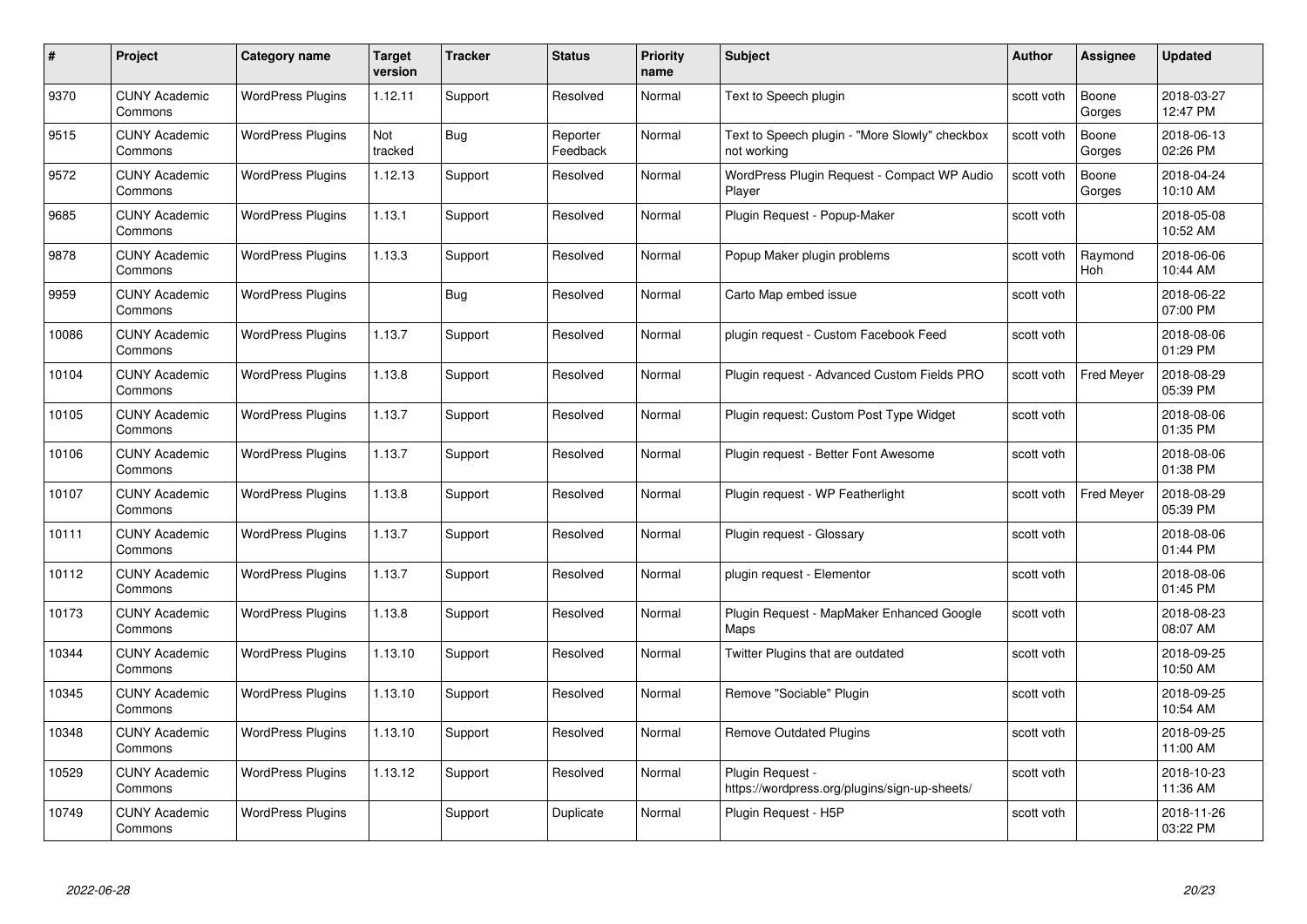| #     | Project                         | Category name            | Target<br>version | <b>Tracker</b> | <b>Status</b>        | <b>Priority</b><br>name | <b>Subject</b>                                                              | <b>Author</b> | <b>Assignee</b>       | <b>Updated</b>         |
|-------|---------------------------------|--------------------------|-------------------|----------------|----------------------|-------------------------|-----------------------------------------------------------------------------|---------------|-----------------------|------------------------|
| 10792 | <b>CUNY Academic</b><br>Commons | <b>WordPress Plugins</b> | 1.14.2            | Support        | Resolved             | Normal                  | sexgenlabs site - Elementor + Glossary + creative<br>commons license widget | scott voth    | Raymond<br><b>Hoh</b> | 2018-12-11<br>11:14 AM |
| 11036 | <b>CUNY Academic</b><br>Commons | <b>WordPress Plugins</b> | 1.14.6            | Feature        | Resolved             | Normal                  | Voicethread embed support                                                   | scott voth    | Raymond<br>Hoh        | 2019-02-12<br>11:28 AM |
| 11037 | <b>CUNY Academic</b><br>Commons | <b>WordPress Plugins</b> | 1.14.6            | Feature        | Resolved             | Normal                  | Padlet embeds                                                               | scott voth    | Raymond<br>Hoh        | 2019-02-12<br>11:28 AM |
| 11038 | <b>CUNY Academic</b><br>Commons | <b>WordPress Plugins</b> | 1.14.6            | Feature        | Resolved             | Normal                  | Sutori question                                                             | scott voth    | Raymond<br>Hoh        | 2019-02-12<br>11:28 AM |
| 11175 | <b>CUNY Academic</b><br>Commons | <b>WordPress Plugins</b> | Not<br>tracked    | Support        | Resolved             | Normal                  | unsubscribe action not working with Tribulant<br>newsletter plugin          | scott voth    |                       | 2019-02-28<br>04:40 PM |
| 11276 | <b>CUNY Academic</b><br>Commons | <b>WordPress Plugins</b> |                   | Support        | Resolved             | Normal                  | unable to embed PDF with PDF Embedder                                       | scott voth    |                       | 2019-05-14<br>05:03 PM |
| 11590 | <b>CUNY Academic</b><br>Commons | <b>WordPress Plugins</b> | 1.15.4            | Support        | Resolved             | Normal                  | deprecate The The Tabs and Accordion plugin                                 | scott voth    |                       | 2019-06-25<br>04:22 PM |
| 11788 | <b>CUNY Academic</b><br>Commons | <b>WordPress Plugins</b> | Future<br>release | Support        | Reporter<br>Feedback | Normal                  | Plugin Request - Browse Aloud                                               | scott voth    |                       | 2019-09-24<br>08:42 AM |
| 12149 | <b>CUNY Academic</b><br>Commons | <b>WordPress Plugins</b> | 1.16.1            | Feature        | Resolved             | Normal                  | plugin request - Kadence-bloks                                              | scott voth    |                       | 2019-12-10<br>11:14 AM |
| 12252 | <b>CUNY Academic</b><br>Commons | <b>WordPress Plugins</b> | 1.16.3            | Support        | Resolved             | Normal                  | Pluginiln Request - Atomic Blocks                                           | scott voth    | Boone<br>Gorges       | 2020-01-14<br>10:44 AM |
| 12386 | <b>CUNY Academic</b><br>Commons | <b>WordPress Plugins</b> | 1.16.5            | <b>Bug</b>     | Resolved             | Normal                  | Help site throwing error when publishing pages                              | scott voth    | Boone<br>Gorges       | 2020-02-11<br>10:43 AM |
| 12550 | <b>CUNY Academic</b><br>Commons | <b>WordPress Plugins</b> | 1.16.8            | Support        | Resolved             | Normal                  | Deprecate CommentPress Core?                                                | scott voth    | Boone<br>Gorges       | 2020-03-24<br>11:43 AM |
| 12573 | <b>CUNY Academic</b><br>Commons | <b>WordPress Plugins</b> | Future<br>release | <b>Bug</b>     | <b>New</b>           | Normal                  | <b>CommentPress Core Issues</b>                                             | scott voth    |                       | 2020-03-24<br>04:32 PM |
| 12671 | <b>CUNY Academic</b><br>Commons | <b>WordPress Plugins</b> | 1.16.10           | <b>Bug</b>     | Resolved             | Normal                  | Creative Commons License Not Available With<br><b>Block Editor</b>          | scott voth    | Raymond<br>Hoh        | 2020-04-28<br>11:03 AM |
| 12796 | <b>CUNY Academic</b><br>Commons | <b>WordPress Plugins</b> |                   | Support        | Resolved             | Normal                  | Timeline JS                                                                 | scott voth    |                       | 2020-06-03<br>04:10 PM |
| 13194 | <b>CUNY Academic</b><br>Commons | <b>WordPress Plugins</b> | 1.17.2            | Feature        | Resolved             | Normal                  | Slider Revolution update                                                    | scott voth    | Boone<br>Gorges       | 2020-08-25<br>10:40 AM |
| 13409 | <b>CUNY Academic</b><br>Commons | <b>WordPress Plugins</b> | Not<br>tracked    | Support        | Resolved             | Normal                  | Jetpack Warnings                                                            | scott voth    | Raymond<br><b>Hoh</b> | 2020-10-13<br>10:47 AM |
| 13716 | <b>CUNY Academic</b><br>Commons | <b>WordPress Plugins</b> |                   | Support        | Resolved             | Normal                  | Events sidebar issue with segalcenter.org                                   | scott voth    |                       | 2020-12-21<br>10:55 AM |
| 13946 | CUNY Academic<br>Commons        | <b>WordPress Plugins</b> | 2.1.0             | Support        | Assigned             | Normal                  | <b>Custom Embed handler For OneDrive files</b>                              | scott voth    | Raymond<br>Hoh        | 2022-05-26<br>10:46 AM |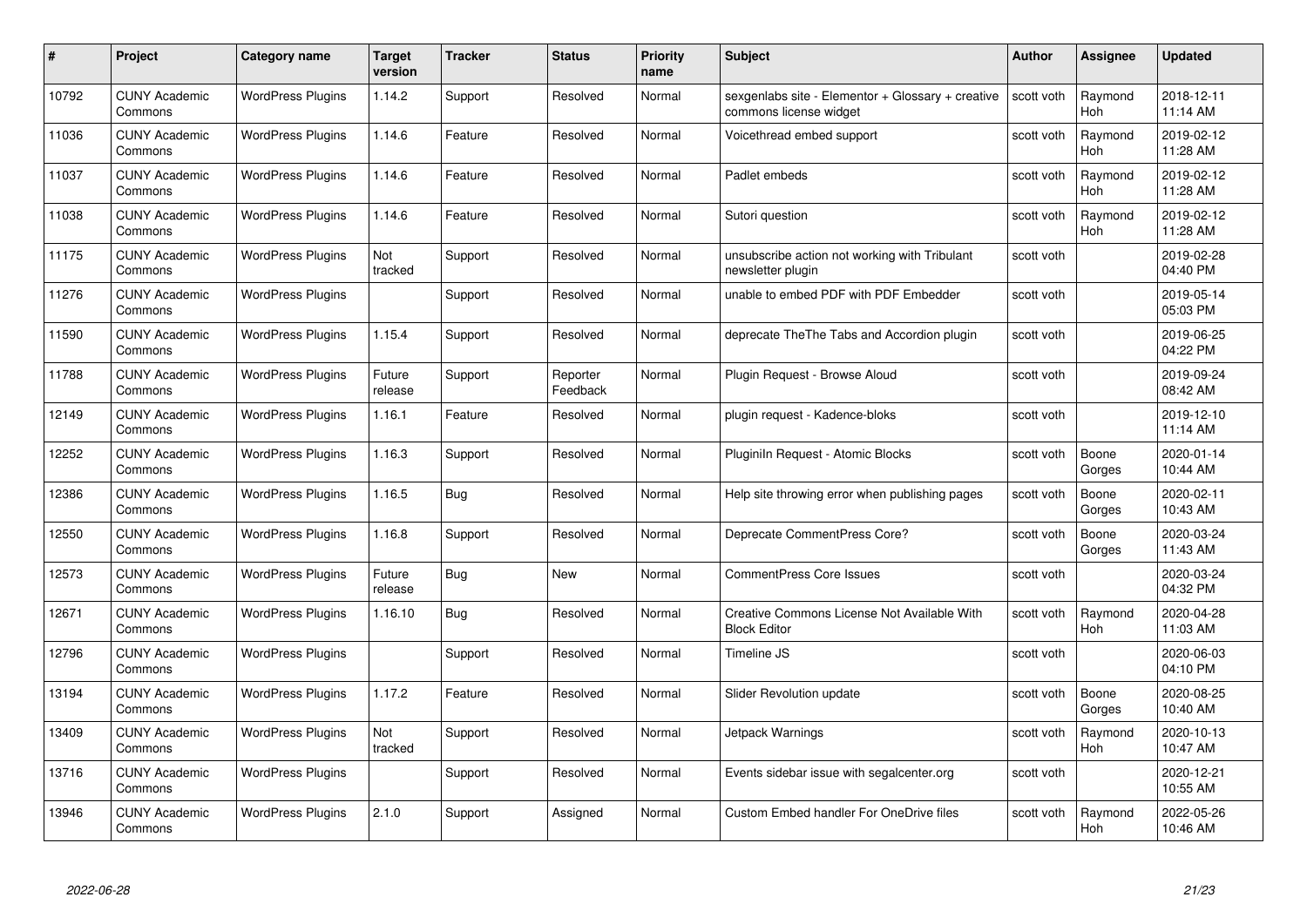| #     | Project                         | Category name            | Target<br>version | <b>Tracker</b> | <b>Status</b> | <b>Priority</b><br>name | <b>Subject</b>                                                               | Author     | <b>Assignee</b>   | <b>Updated</b>         |
|-------|---------------------------------|--------------------------|-------------------|----------------|---------------|-------------------------|------------------------------------------------------------------------------|------------|-------------------|------------------------|
| 14468 | <b>CUNY Academic</b><br>Commons | <b>WordPress Plugins</b> | 1.18.11           | Support        | Resolved      | Normal                  | deprecate ShareThis plugin / Add ShareThis<br><b>Share Buttons</b>           | scott voth | Boone<br>Gorges   | 2021-05-25<br>11:04 AM |
| 14521 | <b>CUNY Academic</b><br>Commons | <b>WordPress Plugins</b> | 1.18.12           | <b>Bug</b>     | Resolved      | Normal                  | Registration step for "ShareThis Social Share<br>Buttons" plugin not working | scott voth | Boone<br>Gorges   | 2021-06-08<br>11:50 AM |
| 14548 | <b>CUNY Academic</b><br>Commons | <b>WordPress Plugins</b> | 1.18.13           | Support        | Resolved      | Normal                  | Slider Revolution plugin update                                              | scott voth | Boone<br>Gorges   | 2021-06-22<br>11:14 AM |
| 14847 | <b>CUNY Academic</b><br>Commons | <b>WordPress Plugins</b> |                   | Support        | Resolved      | Normal                  | JetPack Issue displaying simple images                                       | scott voth |                   | 2021-10-10<br>12:40 PM |
| 15302 | <b>CUNY Academic</b><br>Commons | <b>WordPress Plugins</b> | 1.19.4            | Feature        | Resolved      | High                    | <b>Plugin For Qwriting - Team Members</b>                                    | scott voth | Boone<br>Gorges   | 2022-02-14<br>01:08 PM |
| 15303 | <b>CUNY Academic</b><br>Commons | <b>WordPress Plugins</b> | 1.19.4            | Feature        | Resolved      | Normal                  | Plugin Request for QWriting Migration - SiteOrigin<br>Widget Bundle          | scott voth | Boone<br>Gorges   | 2022-02-22<br>11:01 AM |
| 15620 | <b>CUNY Academic</b><br>Commons | <b>WordPress Plugins</b> | 1.19.6            | Support        | Resolved      | Normal                  | slider revolution plugin update                                              | scott voth | Boone<br>Gorges   | 2022-03-22<br>11:30 AM |
| 16168 | <b>CUNY Academic</b><br>Commons | <b>WordPress Plugins</b> | 2.0.1             | Support        | Resolved      | Normal                  | problem with short docs site                                                 | scott voth | Raymond<br>Hoh    | 2022-05-26<br>05:33 PM |
| 16276 | <b>CUNY Academic</b><br>Commons | <b>WordPress Plugins</b> | Not<br>tracked    | Support        | Resolved      | Normal                  | TablePress Auto Load Plugin Not Working                                      | scott voth | Raymond<br>Hoh    | 2022-06-22<br>03:05 AM |
| 1242  | <b>CUNY Academic</b><br>Commons | <b>WordPress Themes</b>  |                   | Feature        | Rejected      | Normal                  | Theme request: Woo Theme "Teamster"                                          | scott voth | Matt Gold         | 2016-10-24<br>11:41 AM |
| 2982  | <b>CUNY Academic</b><br>Commons | <b>WordPress Themes</b>  | 1.5.21            | <b>Bug</b>     | Resolved      | Normal                  | Sliders are broken on Woo Canvas theme                                       | scott voth | Dominic<br>Giglio | 2014-03-12<br>01:41 PM |
| 3067  | <b>CUNY Academic</b><br>Commons | <b>WordPress Themes</b>  |                   | <b>Bug</b>     | Resolved      | Normal                  | Twenty Fourteen Theme Not Available                                          | scott voth | Matt Gold         | 2014-02-22<br>11:35 AM |
| 3492  | <b>CUNY Academic</b><br>Commons | <b>WordPress Themes</b>  | Future<br>release | Support        | Assigned      | Normal                  | Add CBOX theme to the Commons                                                | scott voth | Raymond<br>Hoh    | 2014-10-08<br>05:55 PM |
| 3641  | <b>CUNY Academic</b><br>Commons | <b>WordPress Themes</b>  |                   | Support        | Rejected      | Normal                  | New Theme Request: Outspoken (a premium WP<br>Shower theme)                  | scott voth | Matt Gold         | 2014-11-18<br>08:08 PM |
| 3702  | <b>CUNY Academic</b><br>Commons | <b>WordPress Themes</b>  |                   | Support        | Resolved      | Normal                  | access the Old Paper Theme                                                   | scott voth | Matt Gold         | 2014-12-09<br>09:21 AM |
| 3712  | <b>CUNY Academic</b><br>Commons | <b>WordPress Themes</b>  | 1.7.6             | Support        | Resolved      | Normal                  | Two plugins for the "Old Paper Theme" not<br>Available                       | scott voth |                   | 2014-12-11<br>08:16 PM |
| 4019  | <b>CUNY Academic</b><br>Commons | <b>WordPress Themes</b>  | Not<br>tracked    | Support        | Resolved      | Normal                  | WP Site Display Issue                                                        | scott voth | Daniel Jones      | 2015-05-10<br>12:33 PM |
| 4047  | <b>CUNY Academic</b><br>Commons | <b>WordPress Themes</b>  | Not<br>tracked    | Support        | Resolved      | Normal                  | Help James Samuel with Theme after it was<br>updated                         | scott voth |                   | 2015-07-21<br>06:12 PM |
| 4143  | CUNY Academic<br>Commons        | <b>WordPress Themes</b>  | Not<br>tracked    | Bug            | Resolved      | Normal                  | Issues after Canvas Update - Help & Support /<br>Codex                       | scott voth | Daniel Jones      | 2015-08-10<br>02:44 PM |